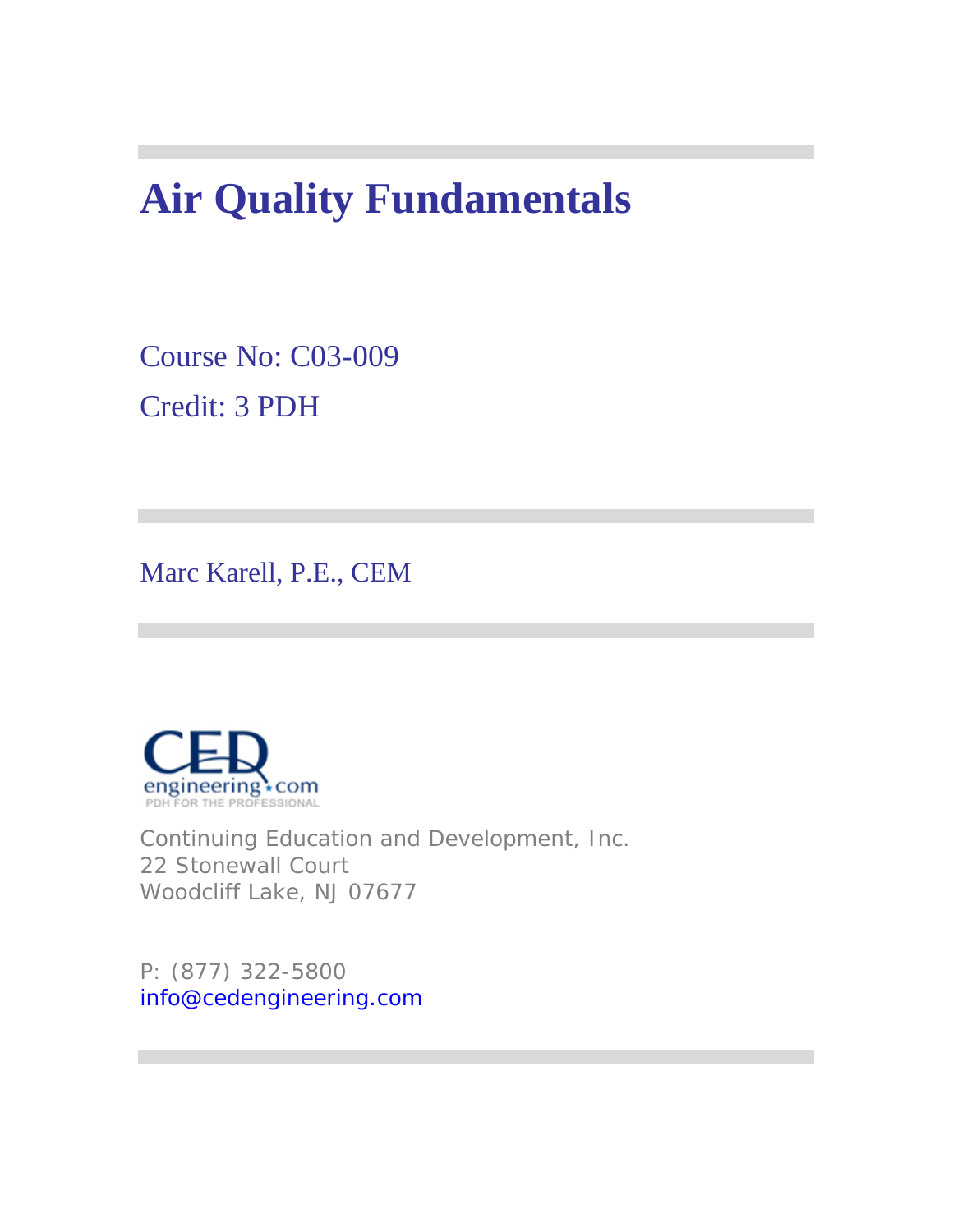# **AIR QUALITY FUNDAMENTALS**

#### **NATURE AND CLASSES OF DIFFERENT AIR POLLUTANTS**

What is an air pollutant? According to the USEPA, it is "unwanted chemicals or other materials found in the air that can harm health, the environment and property. Many air pollutants occur as gases or vapors, but some are very tiny solid particles: dust, smoke or soot."

It seems that all chemicals in the air may fit this category. Are all chemicals air pollutants? It appears that the only compounds that do not have an adverse effect on animals and plants are  $H_2O$ ,  $N_2$ ,  $O_2$ , and  $CO_2$ . Even these cannot be excluded as dangerous compounds. An atmosphere of only  $N_2$  would lead to asphyxiation. A world of high  $O_2$  would result in many fires. People can drown in too much water. Given the world's attention on climate change,  $CO<sub>2</sub>$  is considered a villain. Therefore, we are really concerned with compounds that have a known effect on the public or animals or flora when the concentration builds up to a range shown to have an adverse effect.

We think of pollutants as unnatural compounds. Are there pollutants that are "natural" or emitted from natural sources? Yes, there are. Pollutants are emitted from natural processes such as fire, vegetative decay, wind erosion, oxidation, and volcanoes. There is a natural ambient concentration of critical compounds (indicated herein) that we all are exposed to. Measurements in areas without significant human activity (i.e., Antarctica) demonstrate this. However, through millions of years of evolution, fauna and flora have adapted to exposure to air pollutants from these sources and can tolerate a certain concentration of these compounds in the ambient air (or else the species would have died).

Therefore, what we are concerned with is manmade activities, mainly in the last roughly 140 years (the industrial revolution), a blip of time relatively speaking, that cause the ambient concentration of these compounds to exceed the levels that our bodies have taken millions of years to adapt to.

#### **AMBIENT AIR QUALITY STANDARDS**

The USEPA determined a list of such compounds that occur naturally in the ambient air, but may cause adverse public health problems if their concentration exceeds a certain "criteria" threshold. These criteria pollutants are:

- nitrogen dioxide  $(NO<sub>2</sub>)$
- sulfur dioxide  $(SO_2)$
- carbon monoxide (CO)
- particulate matter (PM)
- $\alpha$ zone  $(O_3)$
- $\bullet$  lead (Pb)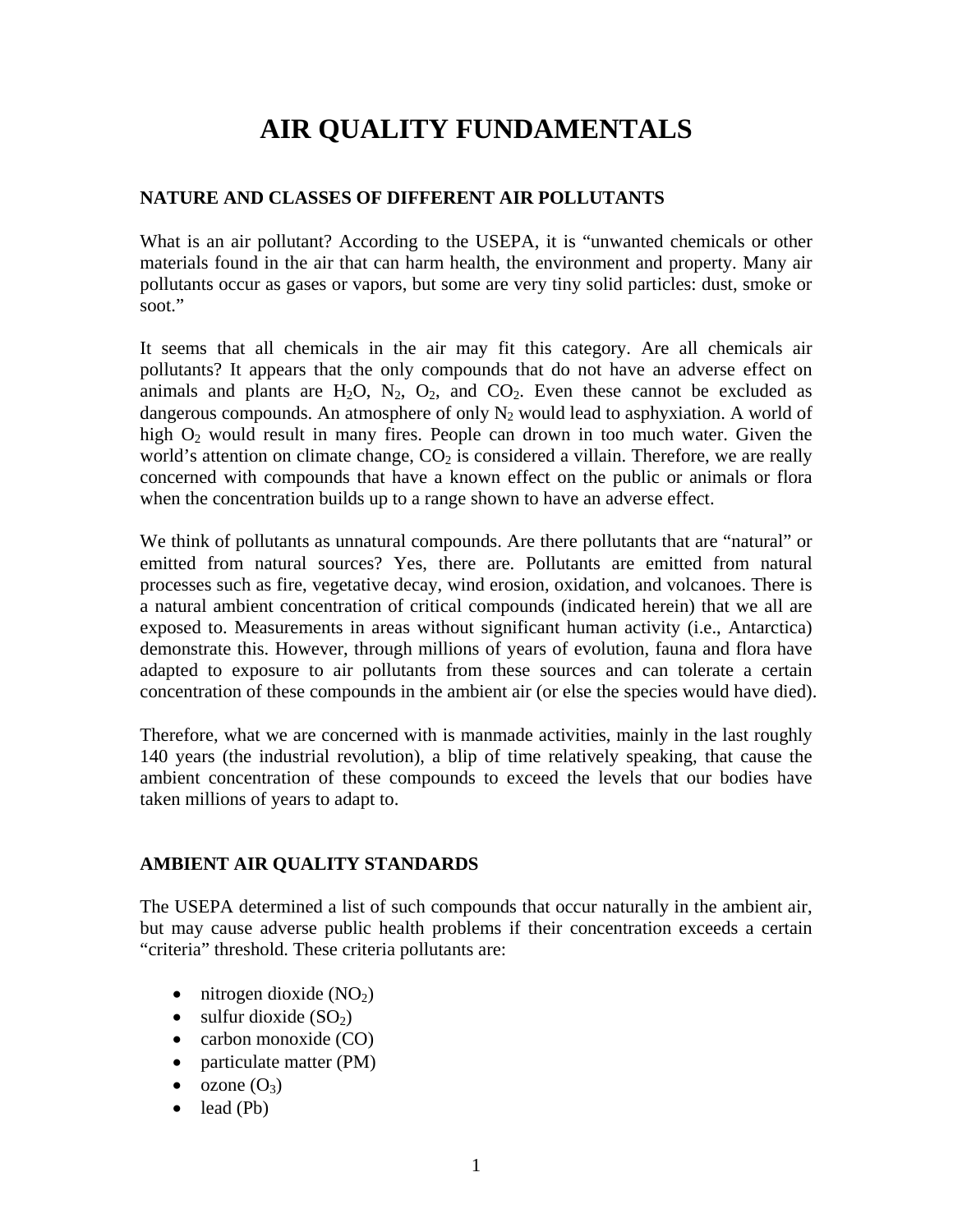Ozone is a special case. Few industrial processes emit ozone (some water and food purification processes), and ozone is an unstable compound. Ozone is a "secondary" pollutant, formed as a result of chemical reactions in the ambient air of other compounds. Ozone is an indicator of smog, a cacophony of probably thousands of compounds in the ambient atmosphere. Smog has adverse public health effects and causes haze restricting visibility. Smog also causes damage to trees and other vegetative growth and even to manmade structures.

The main conventional pollutants that are the precursors of ozone and smog formation are nitrogen oxide and nitrogen dioxide (NO and  $NO<sub>2</sub>$ , commonly called " $NO<sub>x</sub>$ ") and volatile organic compounds (VOCs). VOCs are defined as carbon-containing compounds capable of volatilizing into the air and react to form ozone. The USEPA has defined certain compounds called "exempt" VOCs that do not participate or participate mildly in these reactions. In order to combat high concentrations of ozone in the ambient air in non-attainment areas, states are mandated to develop rules that minimize VOC and  $NO<sub>x</sub>$ emissions. These long lasting reactions have another effect. Research has shown that many areas with high smog and ozone levels are not necessarily characterized by large sources of VOCs and  $NO<sub>x</sub>$ . Instead, these areas are often hundreds of miles downwind from such sources of emissions; which in many cases may be located in other states. Therefore, states with areas designated as non-attainment for ozone cannot improve their status unless other states upwind reduce emissions of precursors. However, those states may not be willing to promulgate and enforce such rules if they do not feel the effects of ozone and smog.

Another special case is particulate matter. Initially, in the 1970's, the ambient air quality standard for particulate matter covered total suspended particulates. It became evident as studies progressed that not all solid particulate matter had equal public health effects. Over millions of years, humans developed defenses, such as nasal hair and mucous to prevent the infiltration of particulates into our lungs. However, the particles that animals were exposed to were mainly larger diameter particulate matter from blowing soil. With the rise of combustion processes as part of the industrial revolution, we became exposed to solid particles of combustion, which are mainly much smaller sized particles. These particles are capable of reaching our lungs and avoiding the defenses much more effectively than the larger diameter particulates we had adapted to. Therefore, the USEPA added an ambient air quality standard for "respirable" particulates or "PM-10"; particulate matter with an aerodynamic diameter of 10 microns (ums) or less. Later, the USEPA removed the standard for total suspended particulates. Over time, it was recognized that even this standard was insufficient to protect public health. Another standard was developed for "fine" particulate matter, or "PM-2.5", particulate matter with an aerodynamic diameter of 2.5 µms or less, to protect the public health. PM-2.5 can even more readily penetrate deep into the lungs than PM-10. Fine particulate also contributes to haze. PM-2.5 is also considered, at least partially, a secondary pollutant. In many cases, aerosols that coalesce and condense, are considered as a fraction of PM-2.5.

The USEPA has reviewed hundreds of health studies on humans and animals to determine an acceptable national ambient air quality standard (NAAQS) to protect public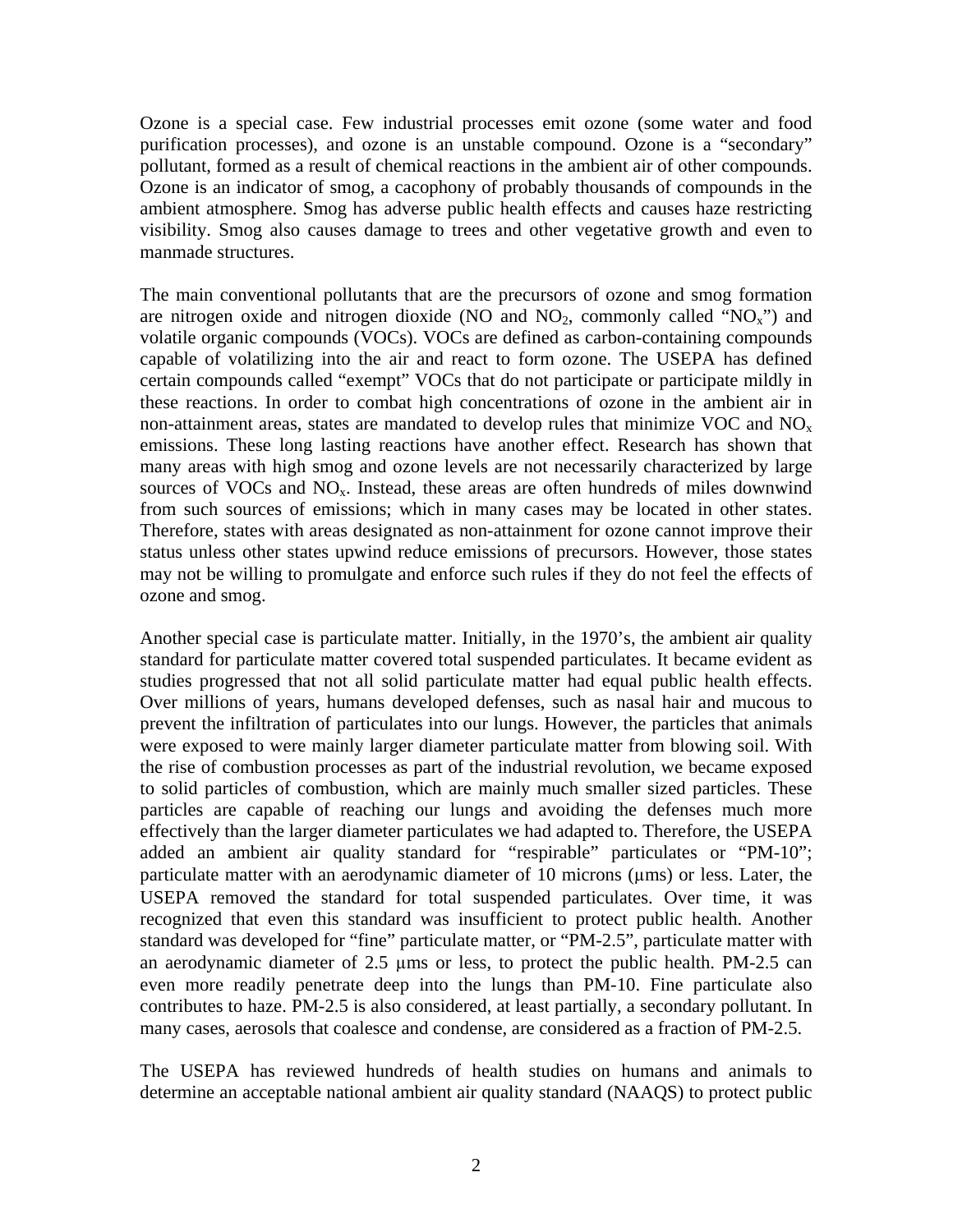health for each criteria pollutant. By law, the USEPA must review each criteria standard and review new studies on a regular basis and update the previous findings and standards. The USEPA must recommend changes to the ambient air quality standards when new studies indicate that they should change to protect public health.

The USEPA requires the states to set up and operate monitors throughout the country to continually measure ambient concentrations of criteria pollutants. These hundreds of monitors inform the public of the ambient air quality measurements of the criteria pollutants in all parts of the country and near where they live. These monitors alert the authorities whether the area is in attainment or out of attainment of each federal ambient air quality standard.

| Compound        | <b>Standard</b>             | <b>Averaging Time</b> |
|-----------------|-----------------------------|-----------------------|
| NO <sub>2</sub> | $100 \mu g/m^3$             | annual                |
| SO <sub>2</sub> | $80 \mu g/m^3$              | annual                |
|                 | 365 $\mu$ g/m <sup>3</sup>  | 24 hours              |
|                 | $1,300 \mu g/m^3$           | 8 hours               |
| CO              | $10 \text{ mg/m}^3$         | 8 hours               |
|                 | $35 \text{ mg/m}^3$         | 1 hour                |
| $PM-10$         | $150 \mu g/m^3$             | 24 hours              |
| PM-2.5          | $35 \mu g/m^3$              | 24 hours              |
|                 | $15.0 \,\mathrm{\mu g/m}^3$ | annual                |
| Ozone           | $0.075$ ppm                 | 8 hours               |
| Lead            | $0.15 \ \mu g/m^3$          | Rolling 3-month       |

*Table 1 - Current Primary National Ambient Air Quality Standards (as of Jan. 2010)*

Some states have developed their own state ambient air quality standards to supplement the federal NAAQS. Also, there are primary and secondary standards. Primary standards were developed to protect public health, while secondary standards exist to protect public welfare, such as wildlife and forests.

As discussed above, all 50 states operate monitoring stations to keep track of ambient concentrations of these compounds on a continual basis and report whether the particular area is in or out of attainment with the applicable standard. The figure below is a map of a local area with its monitoring stations indicated. Stations are placed in all different types of environs from urban to rural and often specialize in measuring certain pollutants typical of that environment (i.e., CO and  $NO<sub>x</sub>$  in an urban environment; PM in a rural environment).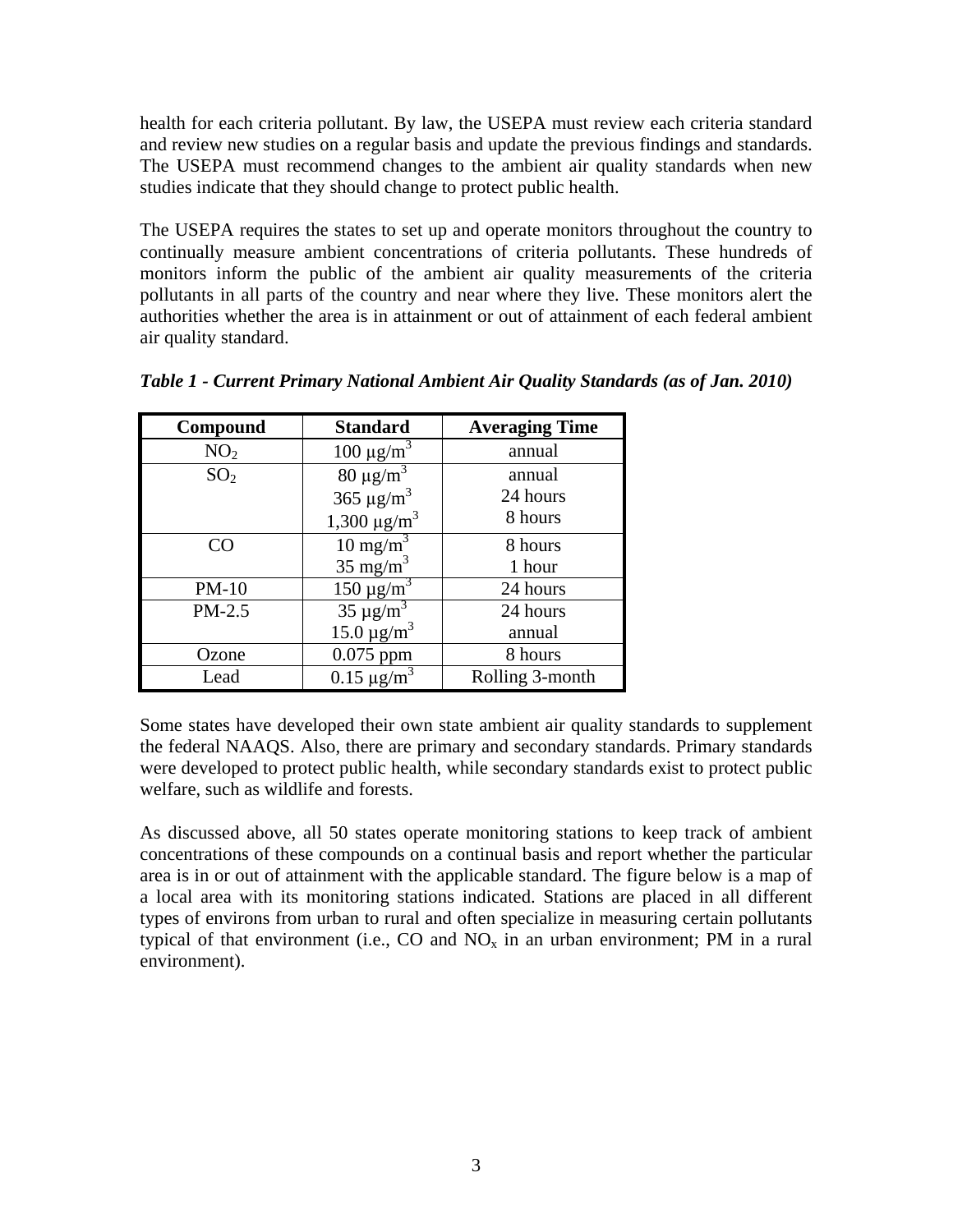*Figure 1 – Typical Monitoring Station Locations* 



#### **NON-CRITERIA POLLUTANTS**

Does this mean that all other pollutants with potential adverse health effects do not have any criteria allowable ambient air standards? Does that mean that all such pollutants have no acceptable exposure level as far as the public is concerned? Generally, without defined criteria standards, all other pollutants (non-criteria pollutants) are considered by some as air "toxics". If the answers to these questions are yes, then emissions of all other compounds would need to be banned. However, many industries are dependent on using and therefore potentially emitting many of these compounds. Many items we take for granted could not be produced. Therefore, environmental regulations allow the emissions of non-criteria pollutants, as long as the emission rate leaving the stack or the groundlevel exposure of the public is minimized.

The USEPA has defined a set of compounds as "hazardous air pollutants" or "HAPs". There are currently 188 such compounds. The list is mainly composed of specific organic (carbon-containing) molecules and metals, all known to have adverse health effects. Federal regulations currently mandate minimization of emissions from major sources of HAPs by installing efficient reduction technology. These Maximum Achievable Control Technology (MACT) standards initially do not address actions that need to be taken if ground-level concentrations build up to levels that put the public at risk. The USEPA does have the right to require further control of these compounds if a health risk is perceived despite the implementation of MACT technology. Given the relative lack of regulation concerning the potential health effects of air toxics, a number of states have developed health-based air toxic regulations or guidelines that require a facility planning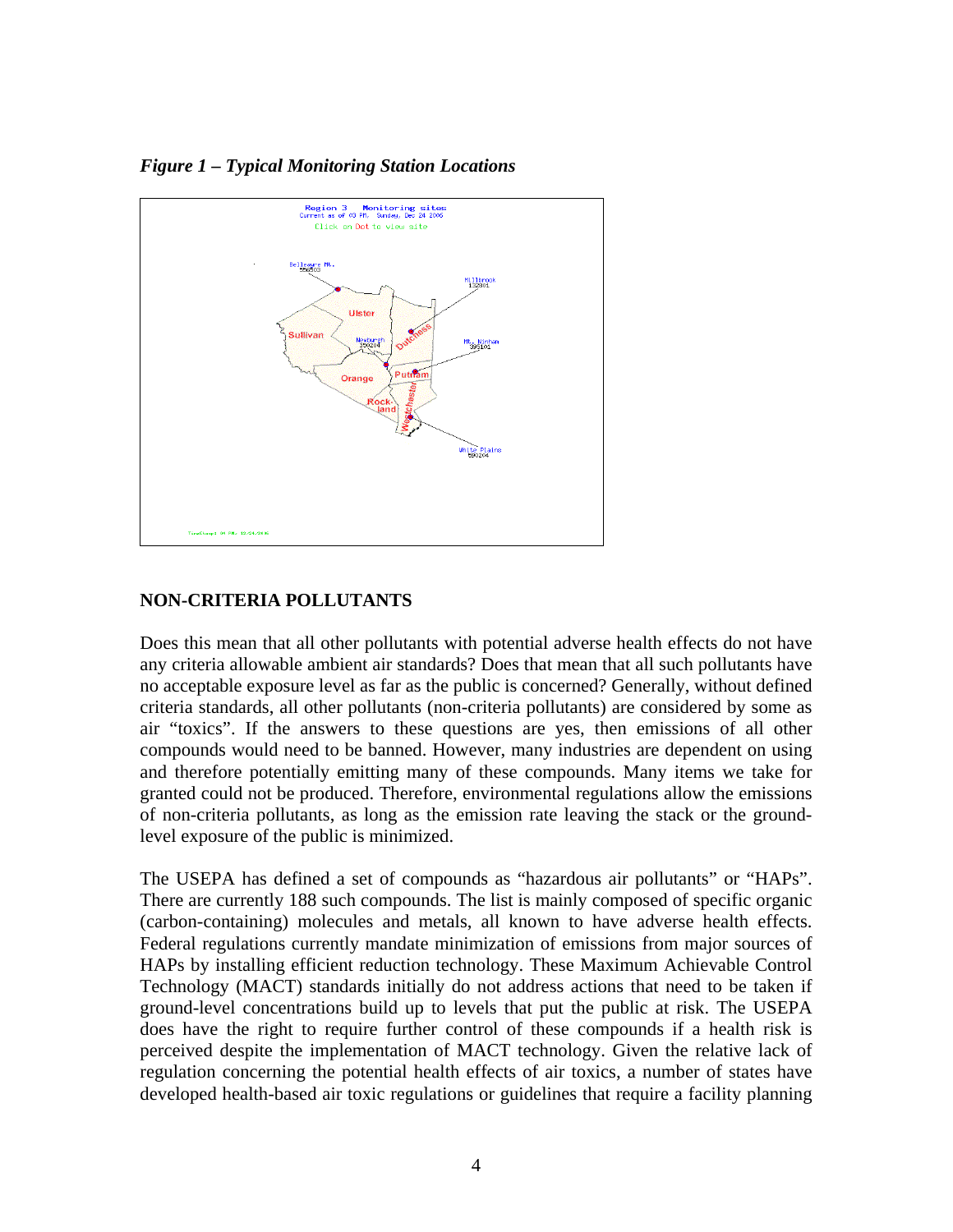to emit a certain air toxic to prove that it will not have an adverse health effect on the neighboring public.

There is also a concern about another type of air pollutant, ozone-depleting chemicals (ODCs), a group of chemicals including chlorofluorocarbons (CFCs), halon, carbon tetrachloride, and other compounds, mainly from aerosol cans. The most infamous effect of these compounds is their reaction with ozone. They have been linked to damage of the ozone layer in the stratosphere, which blocks harmful ultraviolet rays. The Montreal Protocol was a worldwide effort to diminish and stop the use of these compounds. Published papers state that the effort has been successful and the ozone layer is slowly returning toward its earlier size and depth.

One other class of harmful compounds that has gotten worldwide publicity in recent years is greenhouse gases (GHGs). These are compounds that in most cases have no adverse impact on public health, but have indirect effects. They are capable of absorbing infrared radiation that normally exits to space, trapping its energy as heat in our atmosphere. The majority of the scientific community believes that this is a significant reason to explain the overall warming of the earth in the last century.

#### **HISTORY OF AIR POLLUTION**

While air pollution is very much in the public's mind these days and while air pollution science is a viable specialty for many engineers and scientists between researching the subject and designing and installing air pollution control equipment, concern about air pollution goes back quite a bit of time. Archeologists have found devices to minimize air pollution in ancient civilizations in Asia and Mexico. Discussions of air pollution and ways to minimize it have been found in Talmudic texts dating back to the 3rd century A.D. For example, even back then, farmers were required to ply their trade in such a way to minimize volatilization of dust that may land in their neighbor's property. The problems of urban air pollution in London were recorded back in the 16th century. With the industrial revolution, the link between industrial growth and environmental harm and adverse public health effects became more obvious. The first modern environmental regulation was the Public Health Act in England in 1875.

In many respects, excess air pollution and other environmental problems were historically dismissed as something that was inevitable and for which nothing could be done to remedy. The turning points toward changing this attitude and garnering greater public concern about air pollution occurred with two highly publicized incidents on two continents and the publication of a book. In the mid- $20<sup>th</sup>$  century, a series of severe smog and haze incidents affected London, England and Donora, Pennsylvania. Low wind speed and an inversion of warm air over cool occurred, trapping highly polluted air for several days over each city. In fact, in London these events occurred with regularity. The Great London Smog of 1952 was estimated to have killed over 4,000 people as breathable air in this megalopolis was filled with high concentrations of toxic products of combustion of wood and coal; the most common fuels used in the city. In Donora, the breathable air was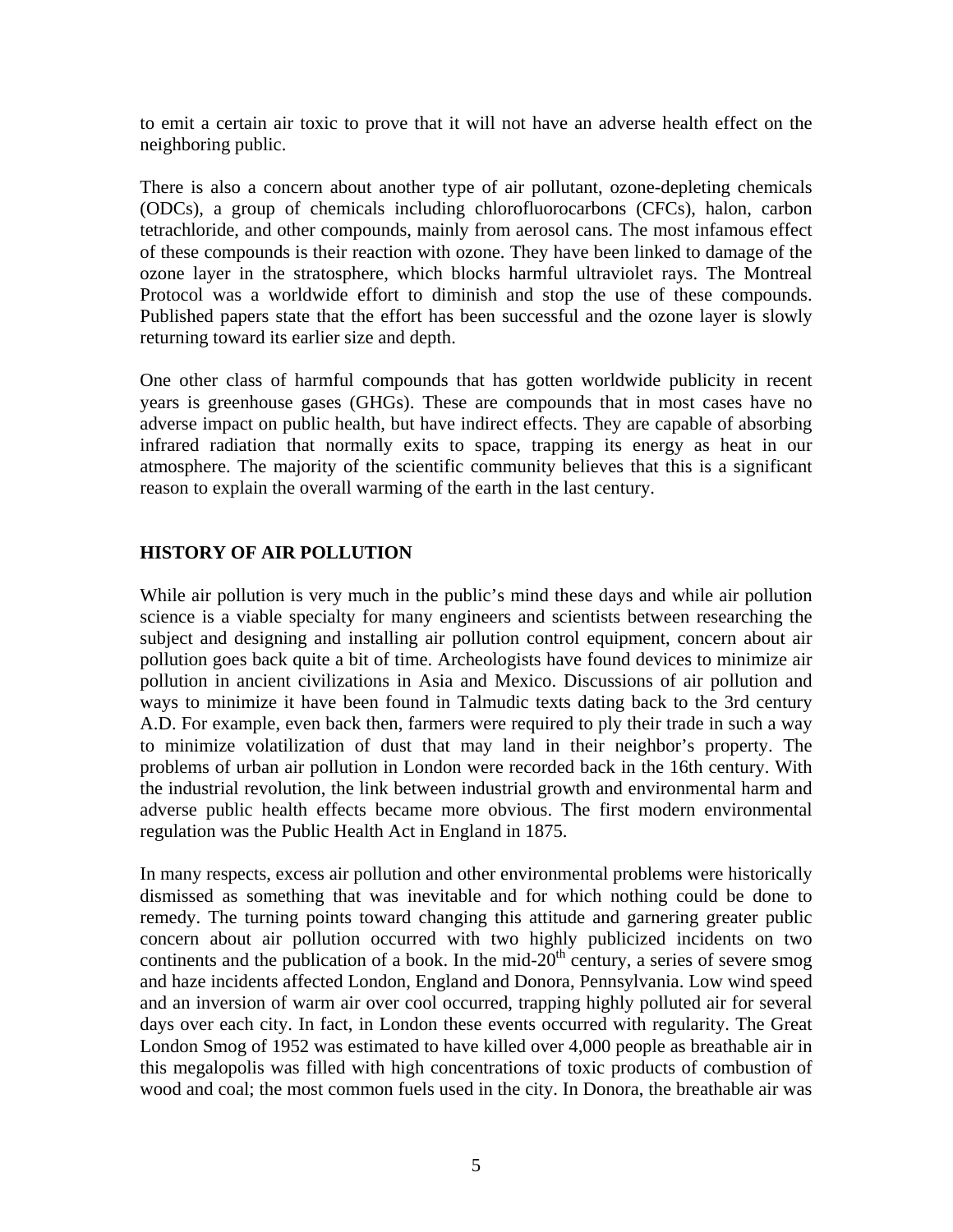filled with emissions from several nearby steel mills and quickly killed nearly 100 people. In both series of incidents, many more people had their lives shortened and suffered longterm adverse health effects because of the smog incidents.

In 1962 Rachel Carson published the classic book "Silent Spring" describing the potential horrors of growth without concern for the environment, as applied to unbridled pesticide use. It became a manifesto for environmentalists to demand action to care for the environment. Greater protest and activities by environmentalists culminated in the first "Earth Day", April 22, 1970, with a massive protest concerning the environment in Washington, DC. Simultaneous to these protests, the federal government debated and eventually passed the first Clean Air Act and first Clean Water Act to provide minimal nationwide standards for the two media. The federal government created an agency, the Environmental Protection Agency, to enforce these rules and standards. As discussed above, the USEPA oversees the air program of determining NAAQS for criteria pollutants and standards for air toxics, as well as the monitoring stations to measure real time levels of these pollutants throughout the country.

### **SOURCES OF AIR POLLUTION**

This section will focus on common anthropogenic or manmade sources of air pollution. (Natural sources such as volcanoes, decay of organic matter, etc. are not discussed here).

Air pollution sources are generally classified as stationary or mobile sources based on its ability to move. Ground-level impacts of compounds are different (and more difficult to estimate) from moving sources compared to stationary ones.

Sources are also classified as being point sources (emissions entering the atmosphere from stacks or vents) or non-point or "fugitive" sources (large open areas, such as a wastewater treatment plant clarifier or a leaking pump or valve). Emissions from point sources are easier to measure.

The frequency of emissions may be classified as either routine, meaning continually or on a regular intermittent schedule or accidental, or released on an unplanned basis.

Most air emissions that are studied derive from stacks. In practice, taller stacks are more beneficial as the pollutants must drop down a greater height before reaching the ground, giving it a better chance to be diluted by the ambient air, lessening its potential toxic effects. Dispersion modeling (to be discussed later) can be performed to quantify this effect. The two main detriments to a tall stack are aesthetic (community opposition to the tall stack blocking its view and the industrialization it represents) and the energy needed to transport the exhaust air to the top of the stack.

Although tall stacks have a bad reputation, their impacts are potentially much less than mobile sources. Although an auto exhaust may emit much less pollutants on a mass basis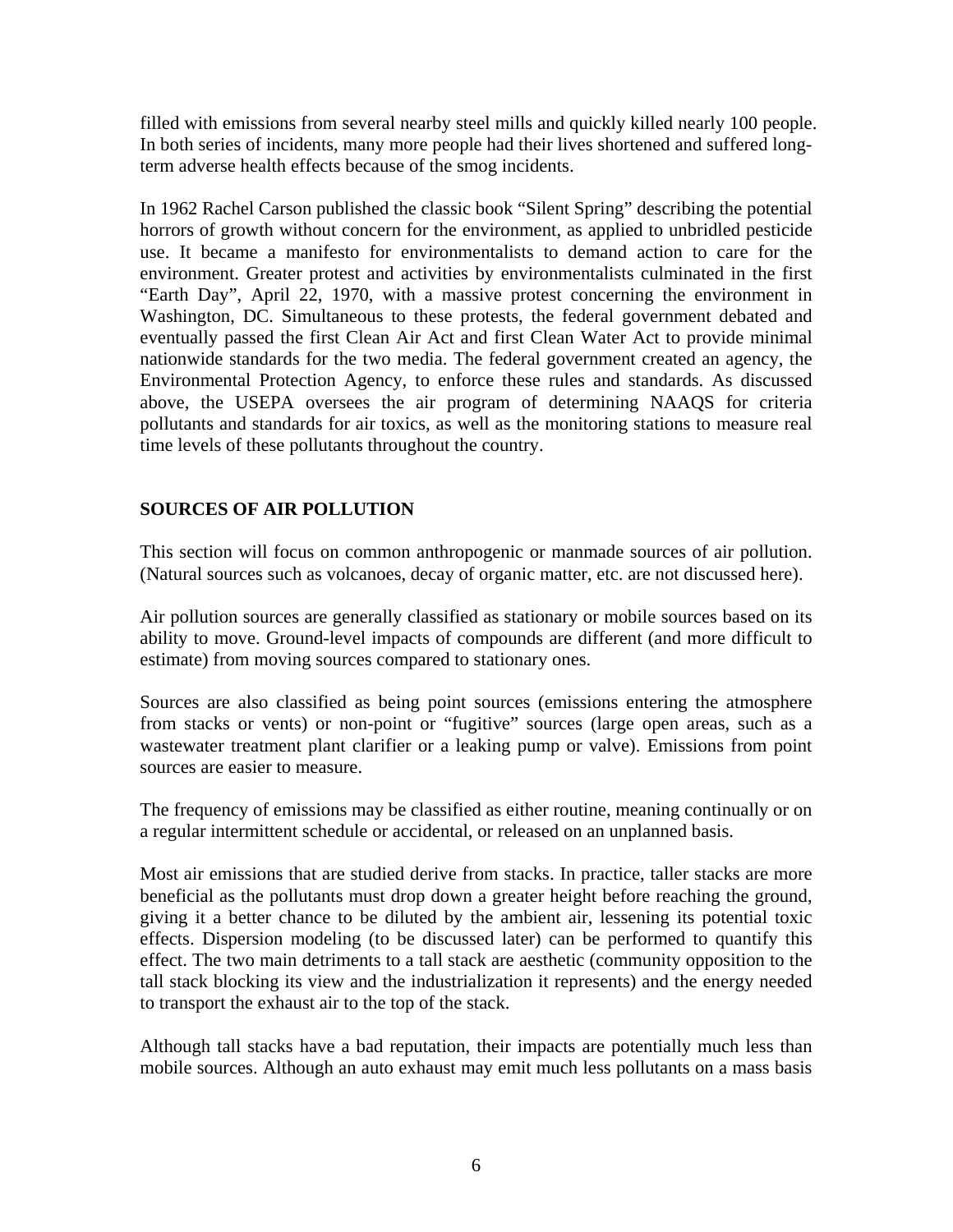than a typical utility or industrial stack, mobile source exhausts are at ground level and can result in potentially greater exposure to the public.

Another way that air pollution is differentiated is the type of process from which it derives. Air emissions generally derive from combustion sources or process sources. The most common air pollutants formed from the byproducts of combustion include CO, SO<sub>2</sub>,  $NO<sub>x</sub>$ , and PM. Emissions from combustion generally are related to the nature and composition of the fuel and the combustion process (temperature, exhaust residence time, consistent flame).

Process-derived air emissions are based on the physical action and volatilization of chemicals during different types of industrial processes. The most common pollutant from process sources are VOCs which are used in many applications in the liquid form, but volatilize into a gas, depending on physical forces, temperature, and pressure.

### **MEASURING AIR EMISSION RATES**

Given the saying "You can't manage what you don't measure", it is critical to measure accurately emission rates of air pollutants, so as to more effectively and less expensively determine the best tactics to minimize their emissions.

How do we measure the degree of air pollution? The intention of measuring air pollution is to get an idea of what the effects are on the public, but do so in a way that emitters can measure against production parameters. The two most common measurements for air pollutants are:

- a mass rate leaving a process or a stack (i.e., lb/hr or tons/year) and/or
- a concentration leaving the stack (i.e., ppmv,  $\mu g/m^3$ )

It is often helpful to relate emissions to a common manufacturing parameter in order to compare pieces of equipment, processes, or even plants. This is called normalized emissions. An example, would be expressing emissions of a certain pollutant from a boiler in terms of pounds per million BTU input. Then different boilers can be compared. Other examples of normalized emissions include pounds per "widget", pounds per ton of chemical produced, pounds per square foot of space, even pounds per \$ revenue. All these parameters can potentially achieve the same goal of comparing different processes or facilities.

There are a number of recognized techniques to estimate emissions. Some are more appropriate and accurate to certain applications than others. It is certainly possible that several different techniques will be necessary to estimate emissions from a typical, diversified plant.

Common emission estimation techniques may be summarized as follows: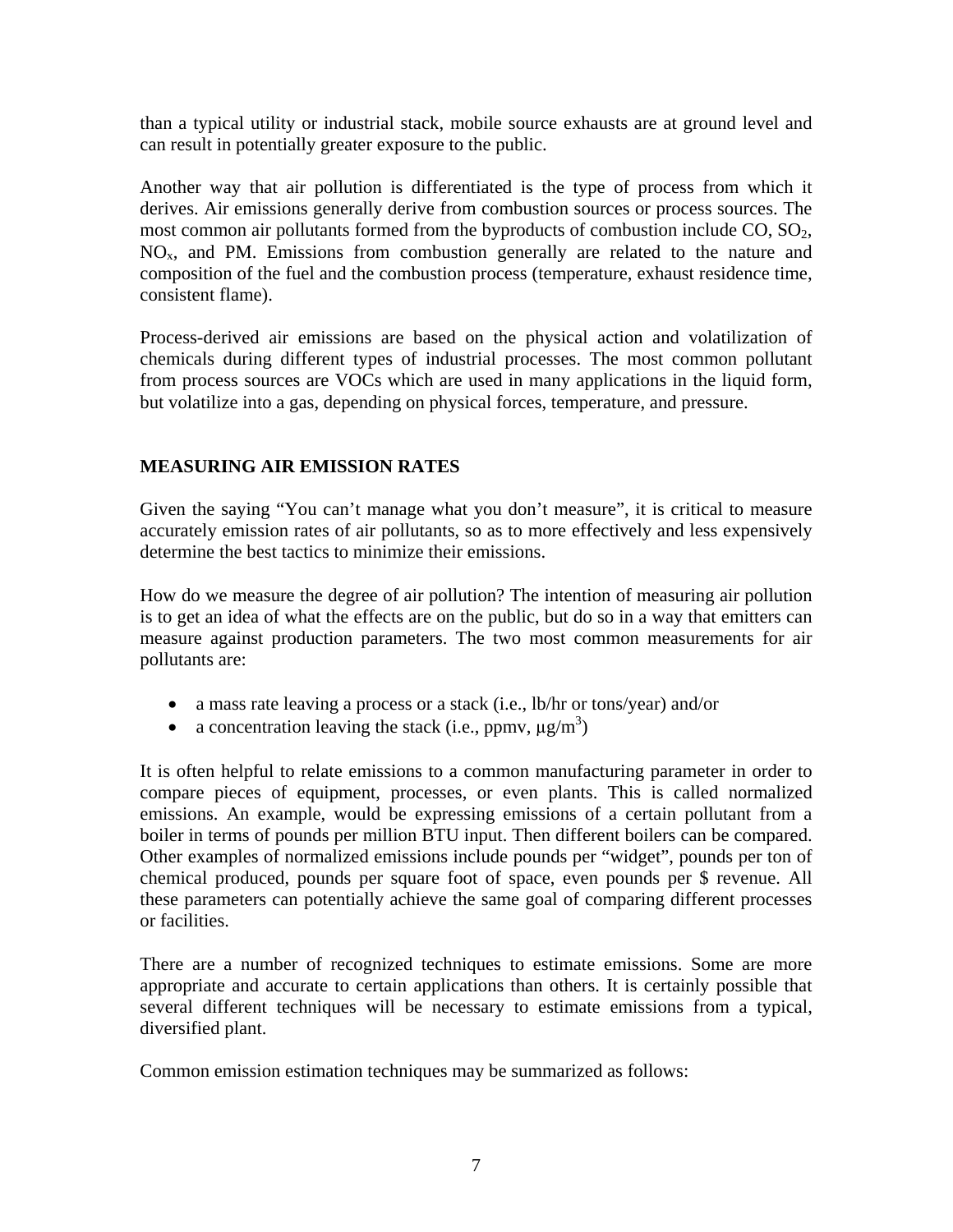- Material balances;
- Published emission factors;
- Engineering equations and
- Stack testing

*Material balance:* What goes into a process or a piece of equipment must leave that process or piece of equipment unless it is converted by a chemical reaction. Leaving may be by way of the product or through the waste. The waste is defined as through solid waste, wastewater, or through evaporation (the air). Measuring the loss in the air is often the most difficult. If one can measure the others, the balance would be air emissions. Fortunately, the quantity entering the process or equipment can be accurately measured, as can the quantity leaving as product. The contaminants leaving the process can reasonably be measured in the solid and liquid waste, leaving the air emissions. The advantage of this technique is simplicity. It is easy and inexpensive to perform as not many measurements need to be taken.

The major disadvantage of material balance is accuracy. Often air emissions are the smallest component of the material balance. Measuring the other components has errors. It is possible to end up with unreasonably high or low air emissions just because of the errors involved in measuring the other parameters. In fact, sometimes "negative" emissions are calculated (which is incorrect).

Therefore, material balance should only be used in simple systems where there are not many pathways for the chemical. One example is painting (coating). All of the solvent in a paint applied to a substrate will evaporate into the air. So the solvent portion of the paint used would equal the air emissions since it all volatilizes into the air. Caution should be taken not to use material balance for much more complicated systems than this unless accurate measurements can be assured.

*Published emission factors:* A growing number of emission factors have been published for a greater diversity of equipment and process situations. These are generally an average of compiled emission tests of similar equipment. They are published to save facilities time in determining emissions and in "leveling the playing field" allowing many firms to use the same emission factors. These are often calculated and published by equipment vendors, trade associations, the USEPA and other agencies. Often these emission factors are published in normalized terms such as lb of pollutant per 1000 gal of a certain fuel combusted, lb per Kw electricity produced, etc. Manufacturers often provide emission factors as guarantees to enable the user to properly estimate emissions from the proposed equipment and to permit the unit. The USEPA has a well known compilation of emission factors called AP-42. The advantage of emission factors is, like material balance, their simplicity as they allow the user to readily calculate emissions. However, their disadvantage is that they are applicable to a limited number of situations or pieces of equipment. In many cases, such as AP-42, the emission factors are based on dozens of measurements of emissions from related equipment, sometimes used back in the 1950's when pollution minimization was not a design consideration. In addition, equipment vendors who use their emission factors as guarantees against which additional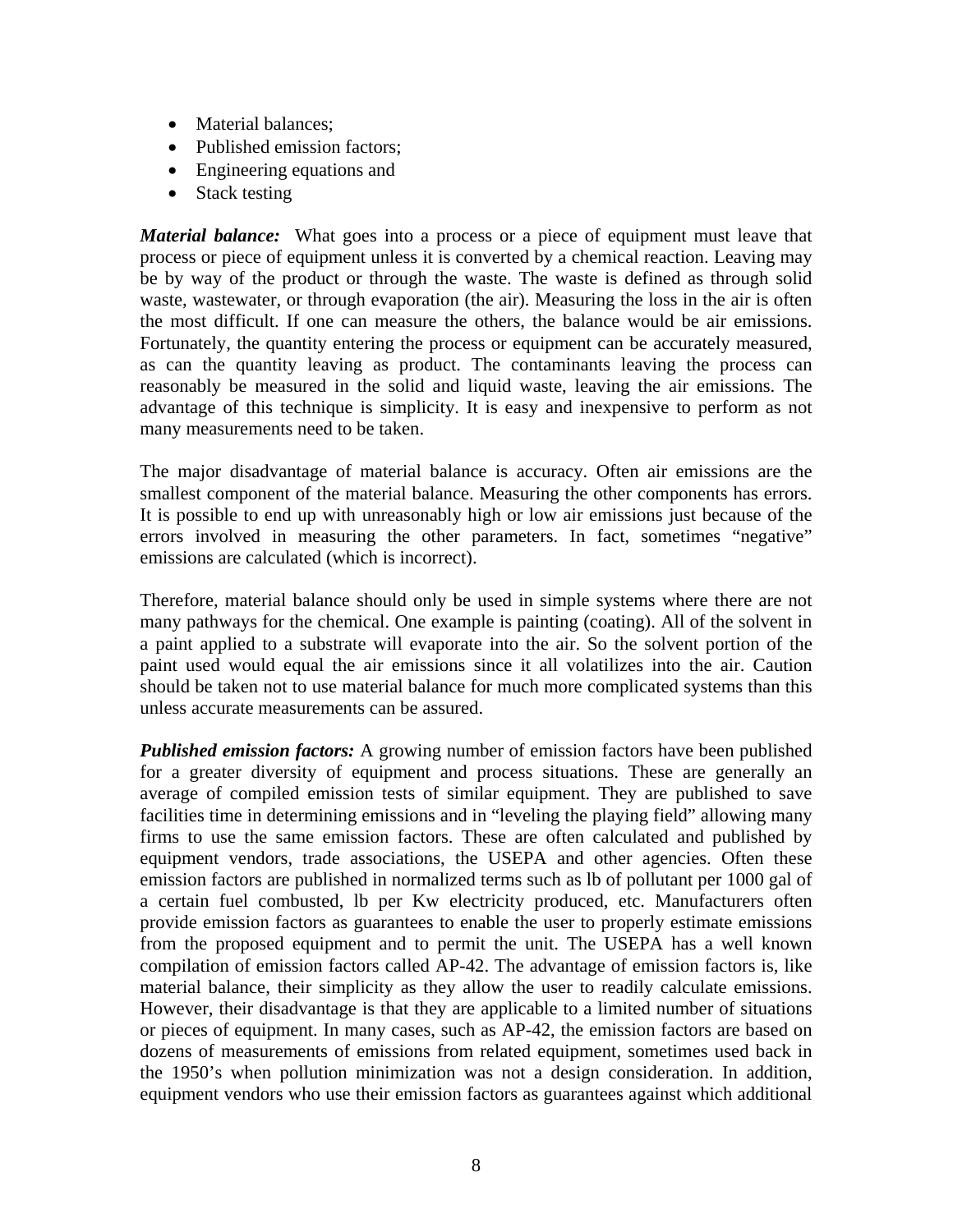effort and cost is possible, will wish to make these factors high to better ensure their equipment will "pass". Therefore, emission factors tend to be "conservative" (overestimated emissions) and not accurate. This may be advantageous in terms of ensuring compliance, but may be a detriment if accuracy is necessary.

*Engineering equations:* Equations exist to estimate emissions from a process based on the likely chemical and physical properties and degree of volatilization of the contaminants during their processing. These are specific in terms of the evaluation of what really "goes on" in the reactor, tank, etc. (See illustration below). There are equations that estimate the degree of volatilization of different compounds at different temperatures, pressures, and other external factors. Engineering equations are most commonly used in the chemical and pharmaceutical industries, as the equations estimating solvent volatilization can be applied to the many transfers, heating, and other related steps such potential contaminants undergo. Most of these equations derive from the Ideal Gas Law. Commercial software exists to conveniently input chemical and physical data and develop emission rates. A major advantage of engineering equations is that while these are theoretically derived, they are considered fairly accurate (provided accurate process and chemical data is inputted) when compared to actual measurements. The disadvantage is that these may need to be applied to dozens of potential emissions steps in a process, resulting in the necessary gathering or estimation of enormous process data, requiring additional time and effort. Software systems do ease this burden somewhat.



*Figure 2 – Common industrial process operations leading to volatilization*

*Direct measurement (stack testing):* Direct measurement of the emission concentration leaving the stack or the rate of mass flow of emissions in the stack is considered the most accurate means to estimate emissions as "real time" data of contaminants being emitted from an actual process is being collected. The USEPA and other agencies have published detailed methodologies to most accurately measure emissions of a wide range of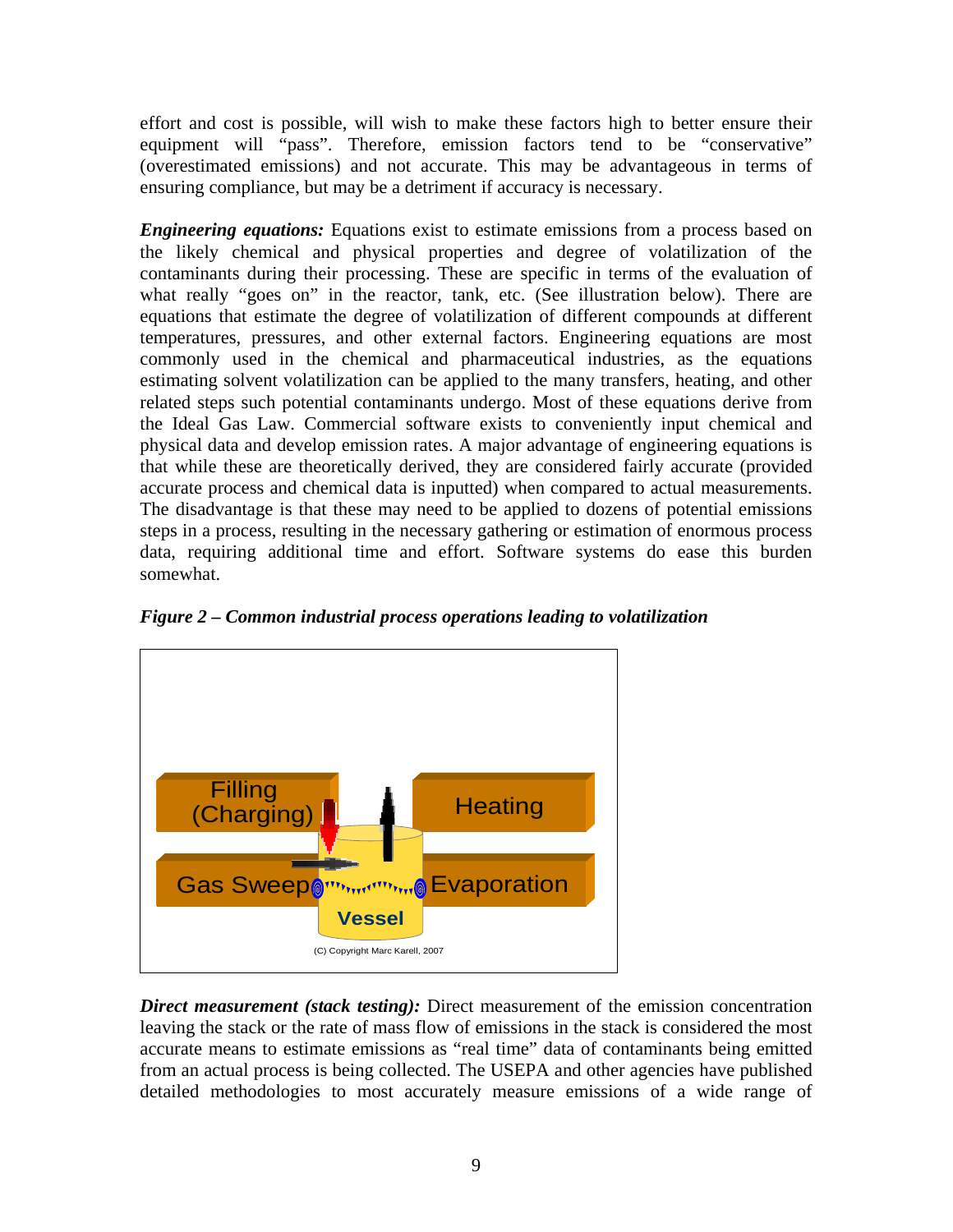compounds. These methodologies concentrate on the exact procedure how to collect the exhaust data, how it is chemically treated to remove potential compounds that may interfere with the intended compound's measurement, and the measurement procedure. Measuring real time data is a major advantage of stack testing. One major disadvantage however, is the cost associated with it. Most procedures are complicated and require special equipment, necessitating the use of a specialty firm to conduct the testing. For a large plant with many emission points, processes and steps, it is cost prohibitive to directly measure every potential process exhaust for every process at each different piece of equipment. Direct measurements are usually measured in concentration (ppm). If the exhaust flow rate is also simultaneously being measured, then the mass flow rate (lb per hour) can be calculated. Although measuring real time emissions is considered to be the most accurate, direct measurement has its own potential for error as well. The complex number of steps and preparation for testing may result in many opportunities for potential (even small) errors, which overall results in a potential significant error. What a stack test measures, therefore, is not necessarily the true emissions. Generally, stack testing is performed for large sources which are critical for demonstrating compliance.

One particular type of direct measurement is a continuous emissions monitor (CEM). A probe to collect exhaust continually draws out a given sample of exhaust. At a regular interval (once per minute is common), a sample is analyzed for the contaminant in question, an estimate of the concentration is then made, and the reading is recorded and kept for historical trending. CEMs can continuously measure and record emissions over a very long period of time. CEMs are generally used for gaseous contaminants (i.e., CO,  $NO<sub>x</sub>$ , etc.). For compliance purposes, the USEPA and the states have stringent calibration procedures to ensure that, over the long run, a CEM is developing accurate data. Typically, the CEM is audited with a gas sample with a known concentration of the contaminant in question using the first three quarters of the gas sample. On the  $4<sup>th</sup>$  quarter, an analysis of drift (whether zero is really zero or has drifted) is performed, as well as a relative accuracy test which is a stack test simultaneous to the CEM recordings.

#### **AIR POLLUTION EMISSION CONTROL**

This is the effort or the science to reduce or minimize emissions leaving a process or a stack. It may be mandated by a regulation or done to achieve an internal business goal.

There are two main approaches to air pollution control: modifying the process that contributes to emissions or add an "end-of-pipe" technology to remove and treat contaminants. The first approach is nicknamed "Pollution Prevention" or "P2". The approach is that it is more effective to prevent the formation of contaminants than to control it later after it is formed ("An ounce of prevention is worth a pound of cure.").

Potential changes to a process to prevent pollution include:

- Minimize fuel use
- Minimize material use or use less toxic compounds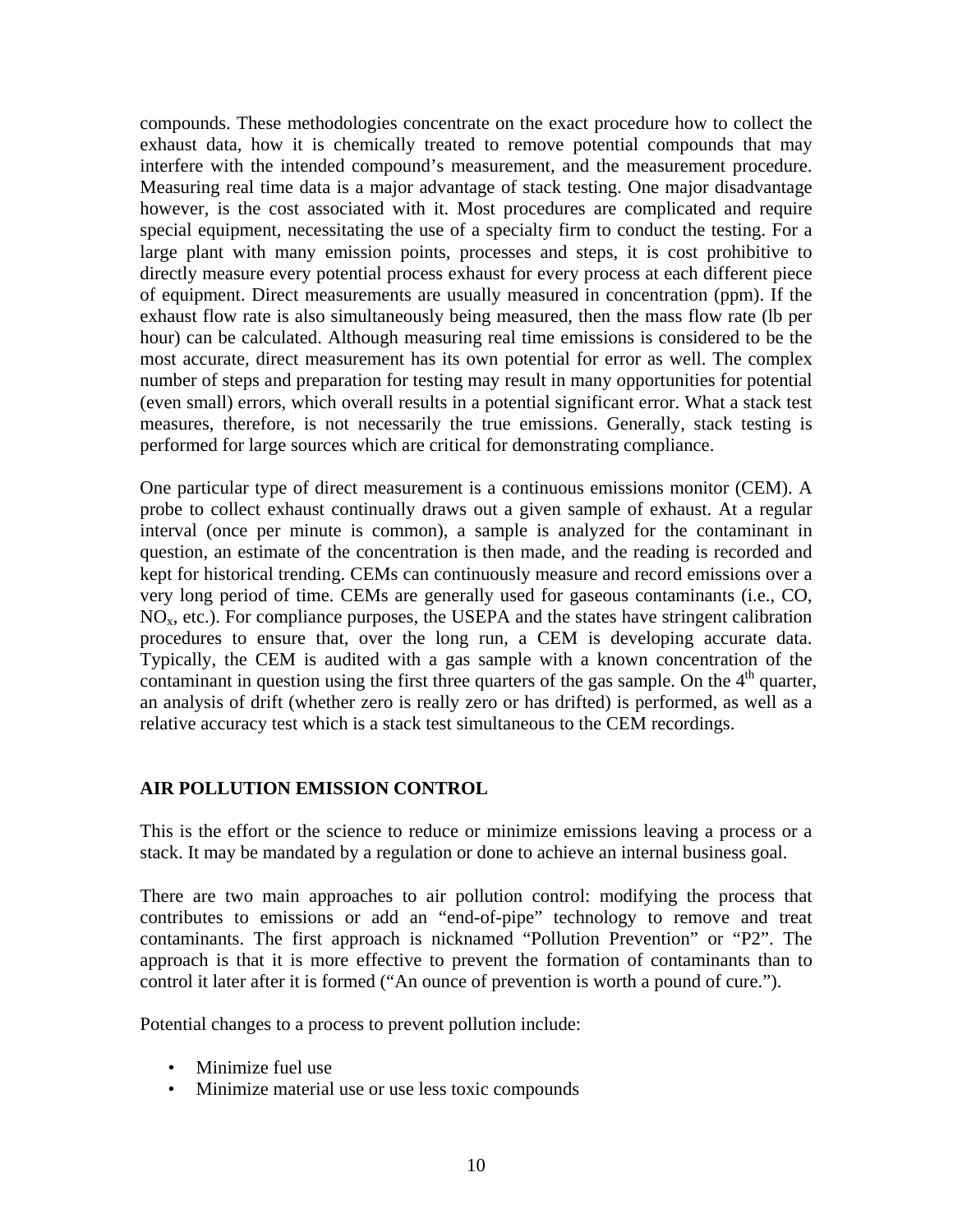- Reduce formation of byproducts; capture and reuse byproducts, if feasible
- Capture potential pollutants as part of process

Ultimately, the choice of implementing a strategy for "P2" comes down to economic viability. This approach goes beyond the "Air" medium and can be applied to waste management, water, etc.

However, there are limits to how one can prevent formation of pollutants and sometimes there may be no choice but to install and operate air pollution control (APC) equipment. APC equipment may:

- Capture and destroy pollutants
- Convert pollutants to less toxic compounds
- Remove pollutants from the air and capture it in another media
- Concentrate pollutants

Factors in choosing the right APC equipment include:

- Chemistry of the contaminant to be controlled
- Rate or concentration of the contaminant entering the APC
- Presence of other compounds in the exhaust
- Cost
- Disposal of potential waste product of APC operation

There is no single APC device that can address all of these issues satisfactorily. Different technologies apply better in different situations. In fact, in many cases, a facility may need to operate multiple APC equipment to satisfy a regulatory requirement.

While not exhaustive, here is a list of some major types of APC equipment and their relative applications.

*Gas Absorption (Scrubbing):* Gas absorption works by interacting a scrubbing solution (scrubbant) with the exhaust and removing the contaminant which eventually dissolves in the scrubbing solution. Commonly, the scrubbant is water, and therefore, gas absorption is most effective on water-soluble compounds, including particulates and certain VOCs. To remove certain specific contaminants, the water scrubbant may be acidic, basic or diluted with another chemical, such as hypochlorite for odor (sulfur) control at a wastewater treatment plant. These additives also neutralize or react with the compound in question after removal from the exhaust.

Commonly the scrubber is designed to have maximum water surface area in contact with the contaminant molecules flowing through the equipment. To maximize contact, most scrubbers either contain inert packing material to maximize the hold up of the exhaust and scrubbant and allow more time to contact. A "packed tower" scrubber is indicated in Figure 3 below. Another common scrubber design is to direct the exhaust and scrubbant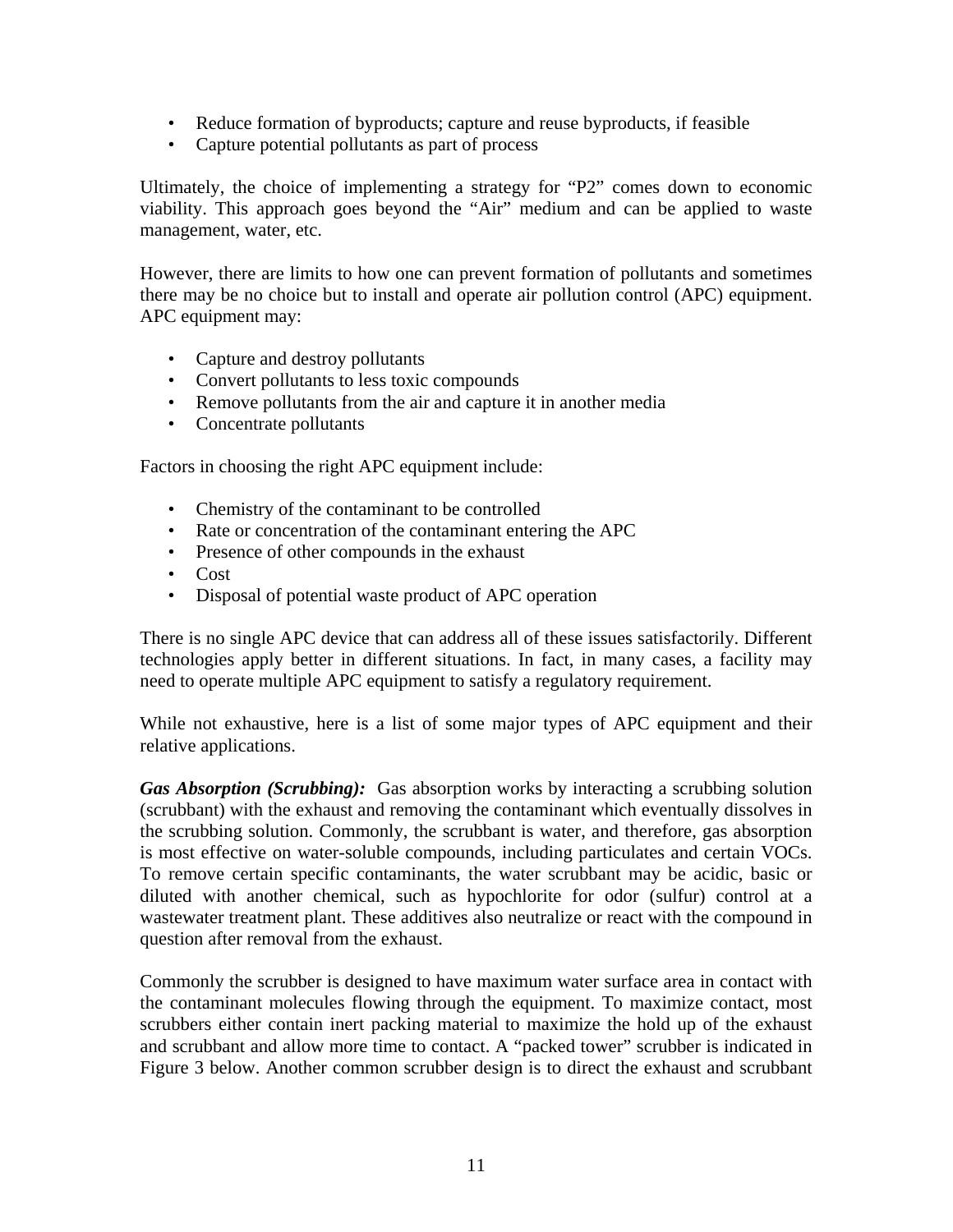to be in contact in the very narrow "neck" of the scrubber. This is called a venturi scrubber and is particularly effective in removing particulate matter from an exhaust.

If designed properly, a scrubber can have a very high control efficiency (99% or more of the inlet pollutants removed). Two major disadvantages of a scrubber are: 1) it is effective for only certain water-soluble contaminants; therefore, it is less or ineffective for water insoluble VOCs such as benzene and toluene, and 2) the user must now collect, manage, and dispose of the newly created wastewater containing the contaminants and other chemicals; it may potentially require pre-treatment before discharge from the plant.



*Figure 3 – Packed Tower Scrubber*

*Electrostatic Precipitator:* An electrostatic precipitator (ESP) is an effective control device, specializing in particulate control. The ESP ionizes the air by conferring a charge on the particles in the exhaust entering the device. Then plates attract the charged particles to the side preventing it from leaving in the exhaust. An automatic rapping system frees the collected particle from the ESP allowing easy capture in a bag, removal, and cleaning of the plates. One design combines the concepts of a scrubber and an ESP, called a Wet ESP or WESP. The exhaust is wetted before it enters the ESP, lowering the electrical resistance and improving performance.

ESP is a fairly simple device and relatively reliable for PM control. One disadvantage of ESP is that it is most effective for large-sized particles but less overly effective for small diameter particles, which is of greater concern to the public and regulators, particularly for many combustion processes.

*Thermal Oxidizer (Incinerator):* In a thermal oxidizer, the exhaust's temperature is raised to a high value such that the VOCs in the exhaust flowing through it are destroyed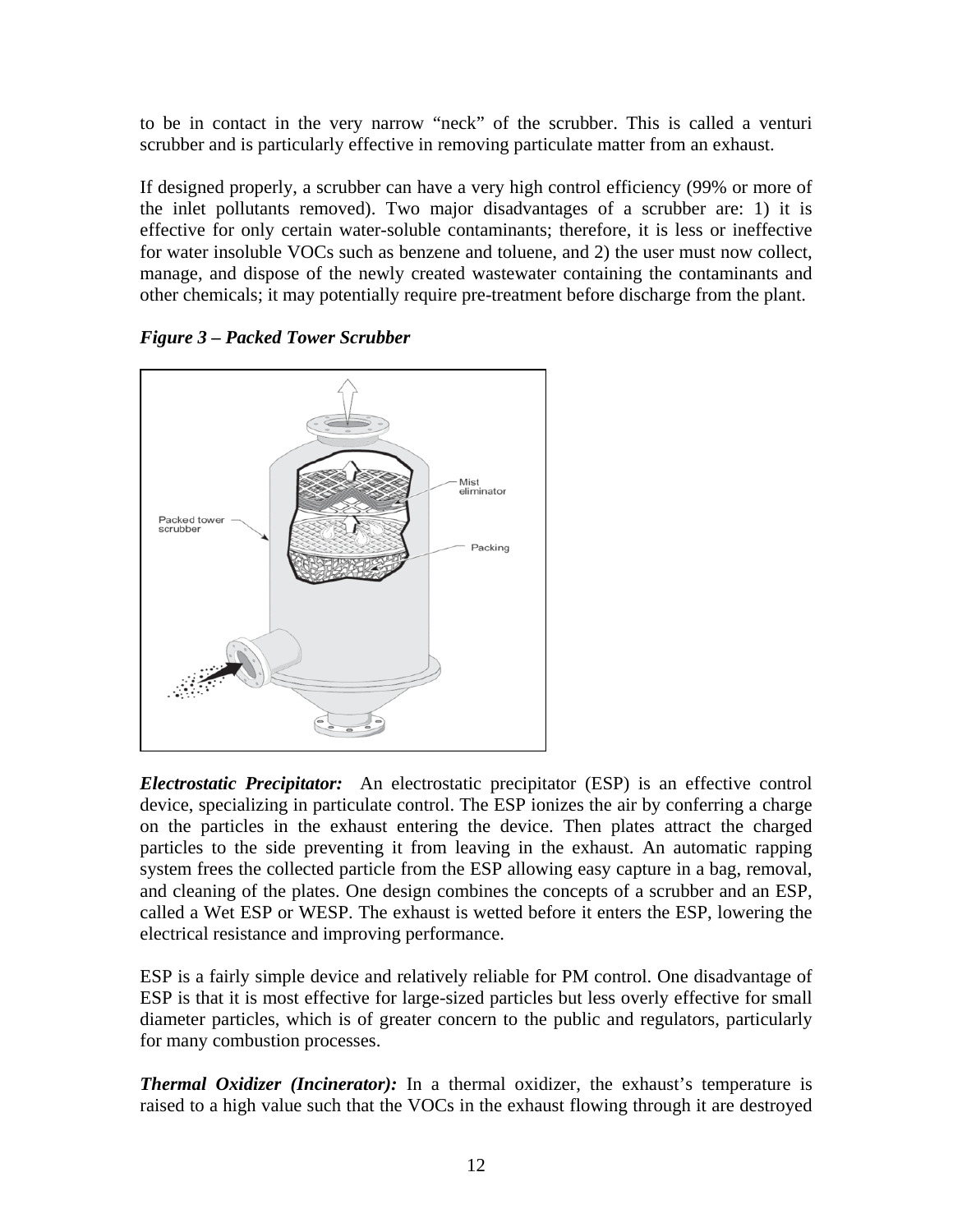by being permanently oxidized to water and  $CO<sub>2</sub>$ . Depending upon the nature of the stream, an exhaust temperature in the furnace (combustion chamber) in the range of 1,200˚F to 1,800˚F or greater must be maintained. VOC oxidation itself releases heat. Therefore, if the inlet concentration is sufficient, this heat may reduce slightly the fuel combustion requirements.

VOC destruction efficiency of 99% or greater can be achieved by a thermal oxidizer. Besides the importance of maintaining the necessary high temperature, another important feature in the design of such a unit is the residence time of the exhaust stream in the combustion chamber. Chamber design to cause the exhaust to "hold up" and maintain an average residence time of 0.5 to 2.0 seconds in the chamber allows the proper time for the very large percentage of the VOC components to completely oxidize and not form toxic byproducts of combustion.

Obviously, the furnace of a thermal oxidizer must be fabricated from special high temperature-resistant materials. Several features can be included in the design to raise the energy efficiency. For example, some of the heat energy of the exhaust leaving the combustion chamber can be captured and used to pre-heat exhaust entering the chamber, thereby saving fuel combustion. Regenerative thermal oxidizers (RTOs) have been designed to recover and reuse as much as 95% of the thermal energy from the combustion chamber. Recuperative units use a shell and tube formation to capture the excess heat and pre-heat the incoming stream.

One other feature to reduce heat input is to use a catalyst, which may be made from certain plastics or from precious metals. The catalyst attracts the contaminant, raising its residence time and allowing a lower heat input to result in the oxidation. For catalytic units, temperatures may be maintained at only 650˚F to 900˚F to achieve the high level of VOC destruction indicated above, resulting in a significant fuel savings. One disadvantage of the catalytic system is the fact that the catalyst may "plug up" and be ineffective in VOC control, particularly in the presence of particulate matter. Precleaning of the exhaust with a filter or a scrubber can relieve this problem. Another problem is the disposal of spent catalyst. For the catalysts that contain precious metals, disposal may be an expensive proposition.

As mentioned above, thermal oxidation can reliably achieve 99% or greater VOC destruction (if the appropriate temperature and residence time are maintained). However, a thermal oxidizer burns fuel which has become relatively expensive these days. In addition, it causes emissions of other compounds (such as greenhouse gases and  $NO_x$ ) into the air. Furthermore, halogens (such as chlorine and fluorine) present in the exhaust stream are converted at high temperatures to their acid components (i.e., HCl, HF). This may need to be controlled (by a scrubber or the like) before being emitted into the atmosphere, as it can potentially damage the material downstream of the oxidizer (such as the stack).

*Carbon Adsorption:* Certain contaminants have an affinity to granular carbon, physically adsorbing (without undergoing any chemical change) onto its surface. These are mainly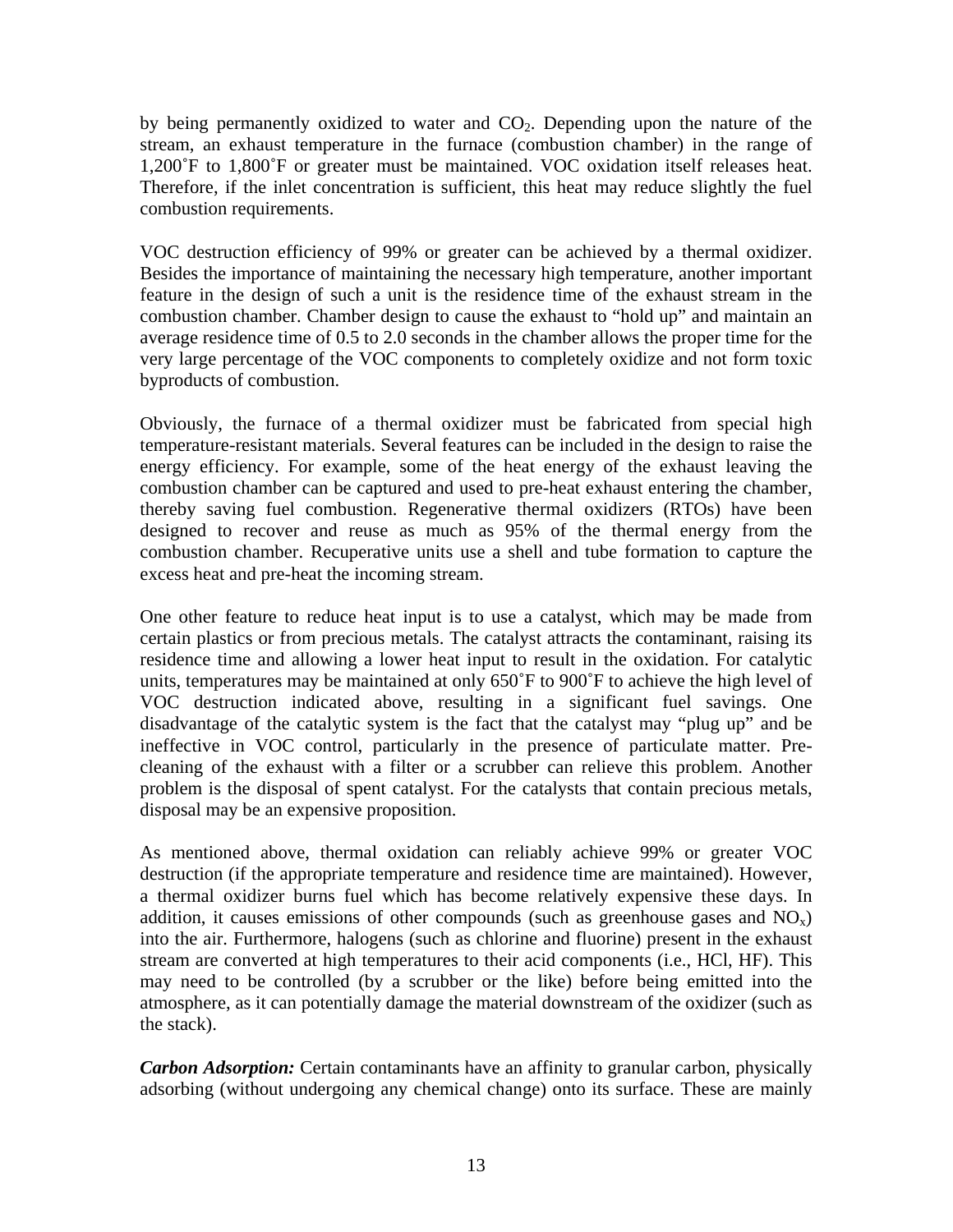VOCs. "Activated" carbon is particularly effective because it has a very large surface-tovolume ratio, with a large number of active sites for adsorption before all of the sites are used. An exhaust stream can be pulled through a carbon bed (with appropriate holding time) for a large percentage of compounds with an affinity toward carbon to be controlled.

An advantage of carbon is that the adsorbed contaminants can be desorbed (generally with steam or hot water) and can be captured and, if in the right situation, reused in the original process. Carbon is often used to remove water-insoluble VOCs from an exhaust stream. Therefore, when desorbed by water, it will separate allowing water recovery and reuse as well as potential VOC recovery and reuse, allowing for easier waste management. Most commonly, carbon adsorption systems are sold in pairs of carbon beds, one desorbing while the other is in operation.

A disadvantage of carbon adsorption is that many compounds do not adsorb at all or not very effectively onto carbon. Therefore, before committing to carbon adsorption, the user should thoroughly research all possible exhaust concentrations and be sure that all compounds that must be controlled have an affinity to carbon. In addition, the carbon unit must be sized properly so that it is not constantly desorbing. Finally, the exhaust may need to be pre-filtered to remove certain PM that may "plug-up" the carbon beds.

*Condensation:* Bringing the exhaust to a very low temperature or increasing significantly its system pressure will cause a certain quantity of certain compounds to condense out of the exhaust as droplets which can be captured and treated. Generally, condensation will work for certain VOCs. Condensation is most effective for high concentration contaminant streams. If the exhaust contains a single appropriate compound, it can be captured in pure form. If the exhaust contains several different compounds, they may be separated based on the selected temperature and system pressure.

A major disadvantage of condensation is that the degree of control is variable based on the inlet concentration which for many processes changes over time. The amount of contaminant controlled may not be predictable. Also, causing the appropriate low temperature or high system pressure has a large energy penalty. Commonly, refrigerants (some of which have onerous requirements of their own) may be used to lower the temperature. For certain larger molecular weight, less volatile compounds, a large amount of energy may be needed to significantly reduce the emissions of these compounds.

#### **MOBILE SOURCES**

Although the focus of most environmental engineers is large scale emissions from industrial stacks, a significant portion of our air quality problems are caused by emissions of mobile sources. As mentioned earlier, although a single mobile source unit emits much less in the way of pollutants compared to a large industrial stack, the mobile source's point of release into the atmosphere is typically at or very close to ground level, preventing much dilution before the general public is exposed to these contaminants. In addition, transportation sources are a major contributor to greenhouse gas emissions.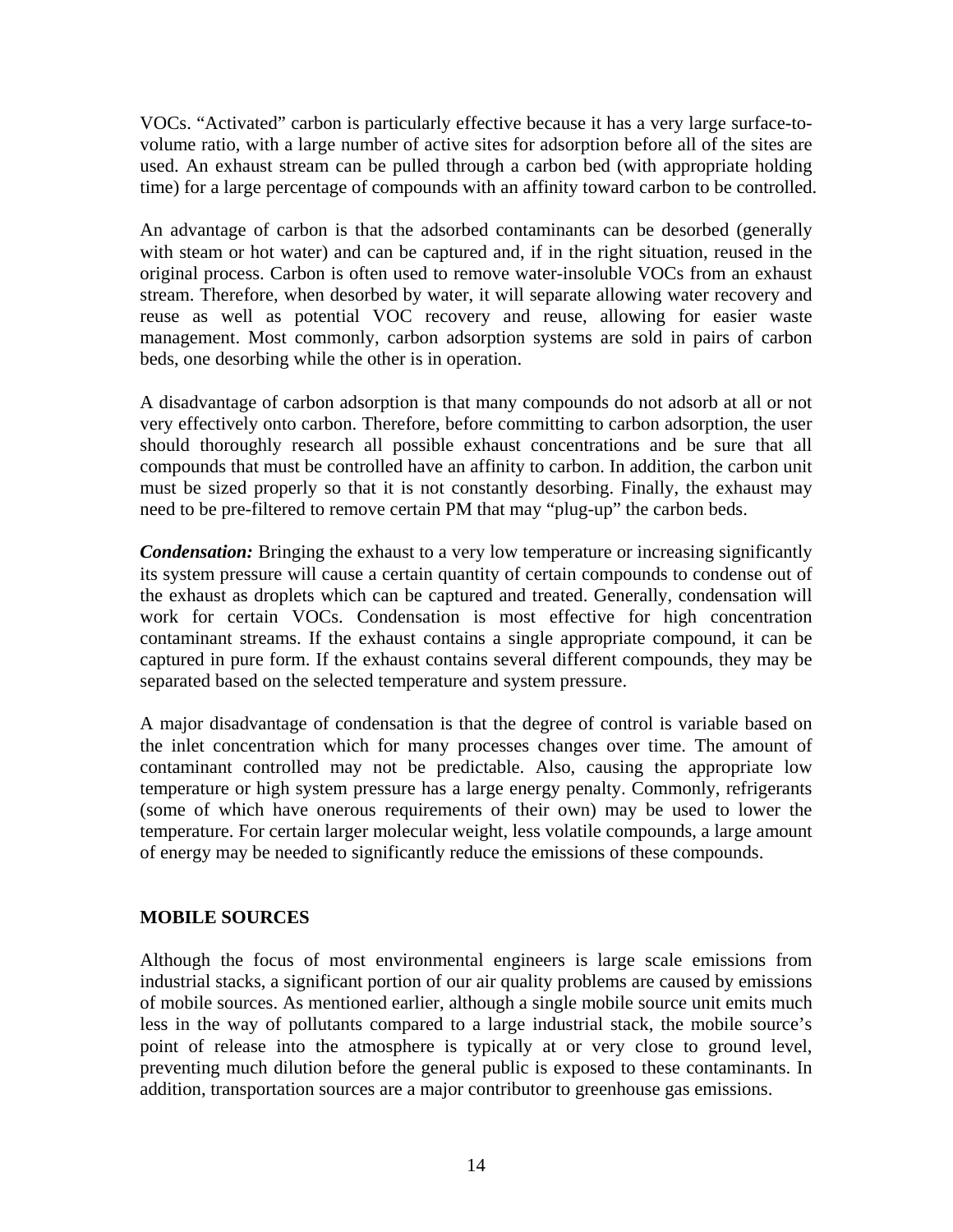While we are most familiar with the automobile as the most common mobile source, one should be aware that there are many different types of mobile sources that contribute to air quality, including trucks, motorcycles, buses, boats, lawn mowers, leaf blowers, snow mobiles, dirt bikes, forklifts, mobile electric generators, and mobile equipment used in farms, construction, and mining.

The USEPA defines "on-road vehicles" as light duty vehicles (passenger cars), light duty trucks (pickup trucks, minivans), medium duty passenger vehicles (passenger vans and "SUVs"), heavy duty vehicles (delivery trucks, buses, "RVs"), and motorcycles.

Mobile source emissions derive from two main sources: engine combustion of gasoline or diesel fuel causes emissions of the byproducts of combustion, a cacophony of hundreds if not thousands of compounds, many of which are considered toxic. The levels of these compounds change from mobile source to mobile source, from fuel type to fuel type, and even based on the way the source is operated (speed, temperature, etc.). In addition, fuel from the fuel tank evaporates and thus contributing to air pollution rates even when the source is not operating. Finally, fuel is volatilized into the air during the "fueling-up" process as the liquid displaces vapors in the tank, laden with fuel vapors.

The ways to reduce emissions from an on-road vehicle is to:

- require better fuel economy (more miles per gallon of fuel or mpg);
- minimize the emissions from each gallon of fuel combusted; and
- encourage less total vehicle miles driven.

According to the USEPA, fuel economy of the average US automobile has improved by 90% since 1970. The USEPA publishes a fuel economy guide of each year's model cars. The USEPA recently changed the way it computes fuel economy in mpg, taking into consideration real life driving factors such as driving in cold weather and air conditioning use. For the first time the USEPA will require fuel economy labels on large vehicles, such as trucks and SUVs, beginning in 2011.

The federal government enforces Corporate Average Fuel Economy standards ("CAFÉ"). This rule requires vehicle manufacturers to comply with the Department of Transportation (DOT) fuel economy standards. CAFÉ values are obtained using city and highway fuel economy test results and weighted average of vehicle sales. Tests are conducted in a laboratory by the USEPA. The National Highway Traffic and Safety Administration (NHTSA), as part of DOT, is authorized to assess penalties (based on the information USEPA supplies) and to modify standards.

The current CAFÉ standard for passenger vehicles is 27.5 mpg which has remained unchanged for the last 15 years. This is easy to achieve as this is a weighted average of different fleets of vehicles. Manufacturers who sell "gas guzzlers" can still meet the CAFÉ standard if they also sell an appropriate number of hybrid cars. Consumer groups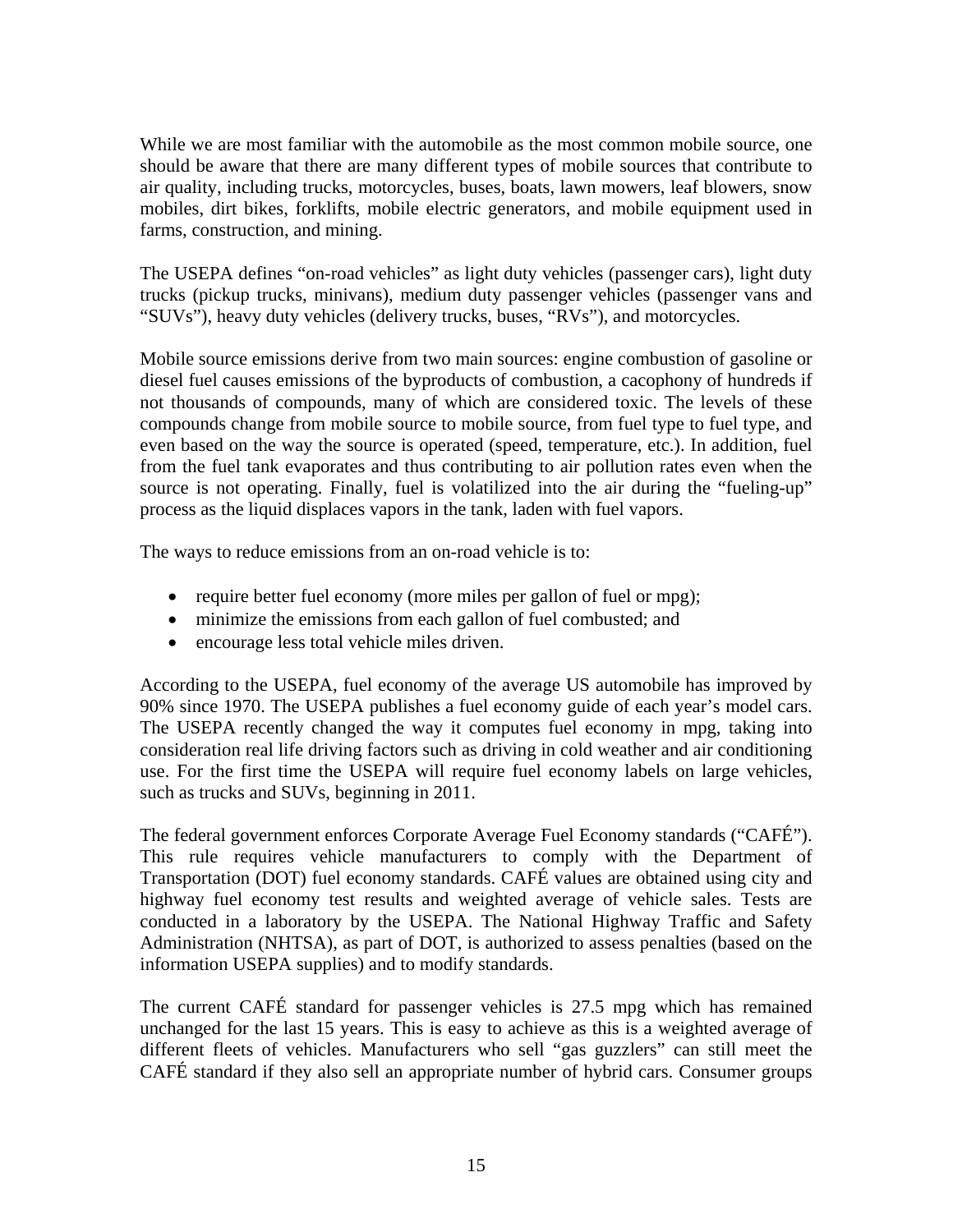are demanding that passenger vehicle CAFE be raised to as much as 44 mpg to spur auto makers into more innovations.

Light trucks, vans, and SUVs are currently undergoing a mandatory increase from 20.7 to 24.1 mpg for model year 2011 vehicles. Auto manufacturers are expected to meet this new standard based on better engine efficiency and lighter weight vehicles.

Although there is some limited progress in terms of fuel economy, there are other factors that make mobile sources a significant contributor toward air quality. What is it about motor vehicles that cause it to contribute to our air quality problems so inordinately?

- The number of vehicles on US roads and the number of miles traveled continues to increase, resulting in numerically more emissions. As discussed earlier, these emissions released much closer to ground level than typical industrial stacks, resulting in greater exposure than ever to the public.
- Mobile sources using smaller engines than large industrial or utility engines result in greater emissions of products of incomplete combustion, many of which are toxic. This exacerbates health problems already in urban areas.
- Similarly, emissions of  $NO<sub>x</sub>$  and VOCs, the precursors of ground-level ozone, from small engines are greater on a mass basis. High emissions of CO, which has effects on people who live near the source; particularly those that live near highways and toll booths, also results. Mobile source engines do not have the maintenance routines that large industrial ones do.
- Millions of mobile source engines represent high emissions of  $CO<sub>2</sub>$ , the major greenhouse gas contributor to climate change.

One area of mobile sources that is beginning to attract more attention is idling, the use of an engine (or any piece of equipment) without the benefits of its use. It is common that cars, school buses, trucks, etc. idle for sometimes long periods before they actually travel. One hospital recently discovered that its ambulances idle next to the intake of their HVAC system for hours at a time. Some states and communities are promulgating rules to limit idling, generally to 3 to 5 minutes. Many manufacturers recommend against long idling in terms of wear and tear on the vehicles.

Recent studies have shown that idling has significant effects. Typically, idling consumes  $\frac{1}{2}$  gallon of fuel per hour, which can be significant given the recent rise in the cost of fuels. Also, it has a significant environmental effect, as many vehicles idle in areas populated by people (buses idling near school children, trucks idling near workers, etc.). Furthermore, it generates non-necessary emissions of ozone precursors, CO, etc.

What can be done to minimize air emissions and impacts from on-road vehicles?

- Drive fewer miles
- Buy/use more fuel-efficient cars. Keep track of fuel economy.
- Perform regular maintenance.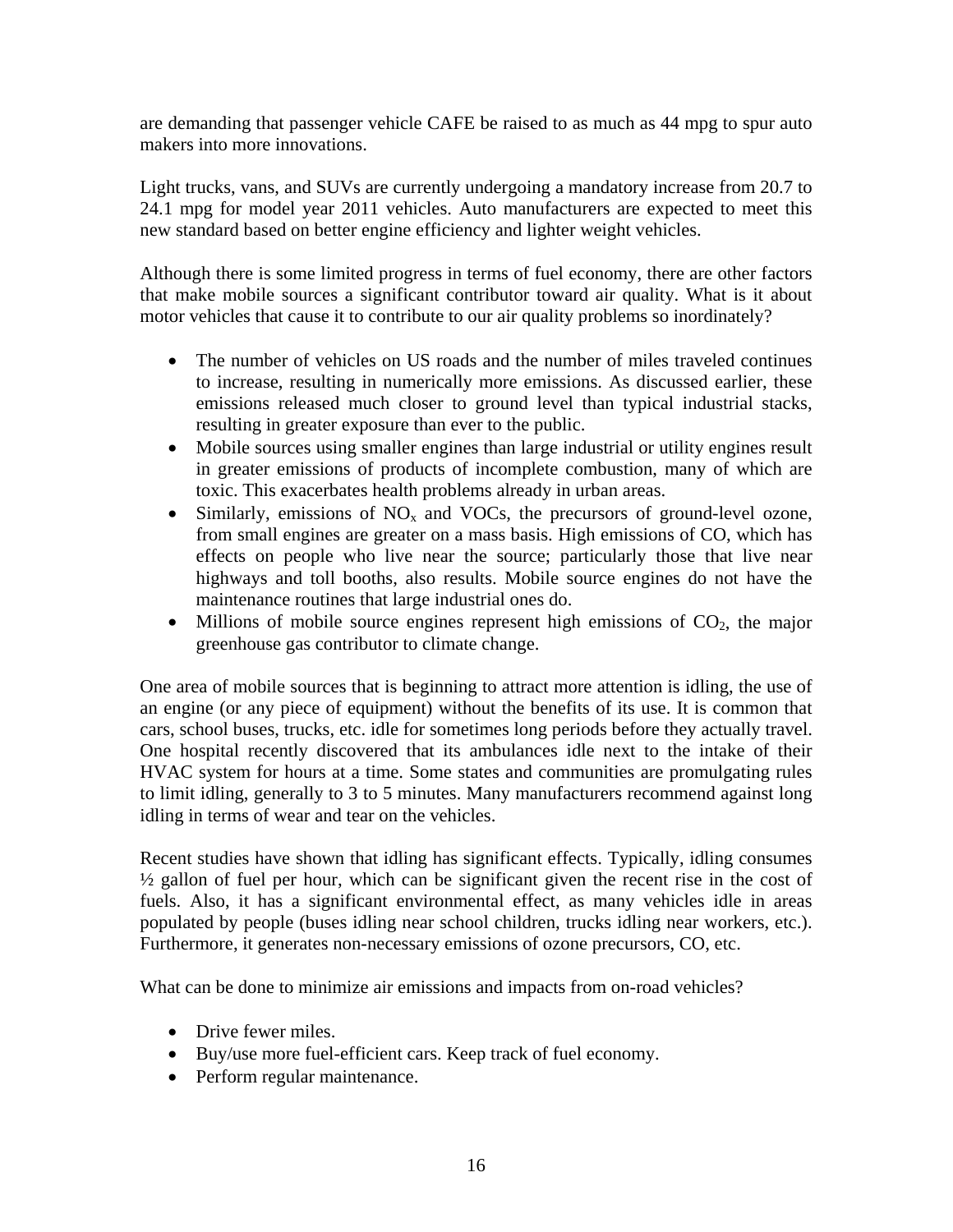- Reduce idling time. Emission rates are higher during initial idling because engine is cold, fuel is burned less efficiently. Driving warms up car faster.
- Drive at moderate, steady speeds.
- Use oxygenated and, if allowable, alternative fuels.

Off-road vehicles potentially contribute to air pollution, as well, such as locomotives, forklifts, marine crafts, farm tractors, construction equipment, snowmobiles, dirt bikes, lawn mowers, and leaf blowers. These sources are important because:

- according to the USEPA, cumulatively, they contribute as much as 44% of nationwide diesel PM emissions; and
- their impacts are disproportionally higher than other sources given emissions are at ground level and in residential neighborhoods, and not isolated in or industrial areas.

The USEPA has promulgated rules to minimize emissions from these sources, dividing off-road vehicles into the following categories:

- Large spark-ignited units (forklifts, generators)
- Small spark-ignited units (lawn mowers, leaf blowers)
- Recreational vehicles (snowmobiles, dirt bikes, ATVs)
- Compression ignition engines (farm, construction, mining)
- Marine and aircraft engines

The basic principle of the rules is that the onus of compliance is on the manufacturer to comply with basic pollution emission limits. This is different from the majority of air quality rules which puts the responsibility of compliance on the owner/operator of equipment. For off-road vehicles, the owner/operator must only operate the equipment per the manufacturer's recommended practices (which should result in meeting the standard) in order to comply. The manufacturer must send to the USEPA conformity reports that the equipment complies. The retailer/repair shop must test for compliance and report any tampering. Recent rules going into effect in 2008 model equipment of some types require installation of fuel tanks to minimize fuel evaporation.

#### **DETERMINING GROUND LEVEL IMPACTS**

Now that emissions from a variety of sources have been studied and the effectiveness of various controls has been evaluated, how do the emissions that reach the atmosphere impact people at ground level? What concentrations of these contaminants can be predicted to build up where people are exposed? What can a facility do to minimize these concentrations?

Ground-level concentrations of compounds that the public are potentially exposed to are called "impacts". Emissions from a stack are diluted by and directed toward a location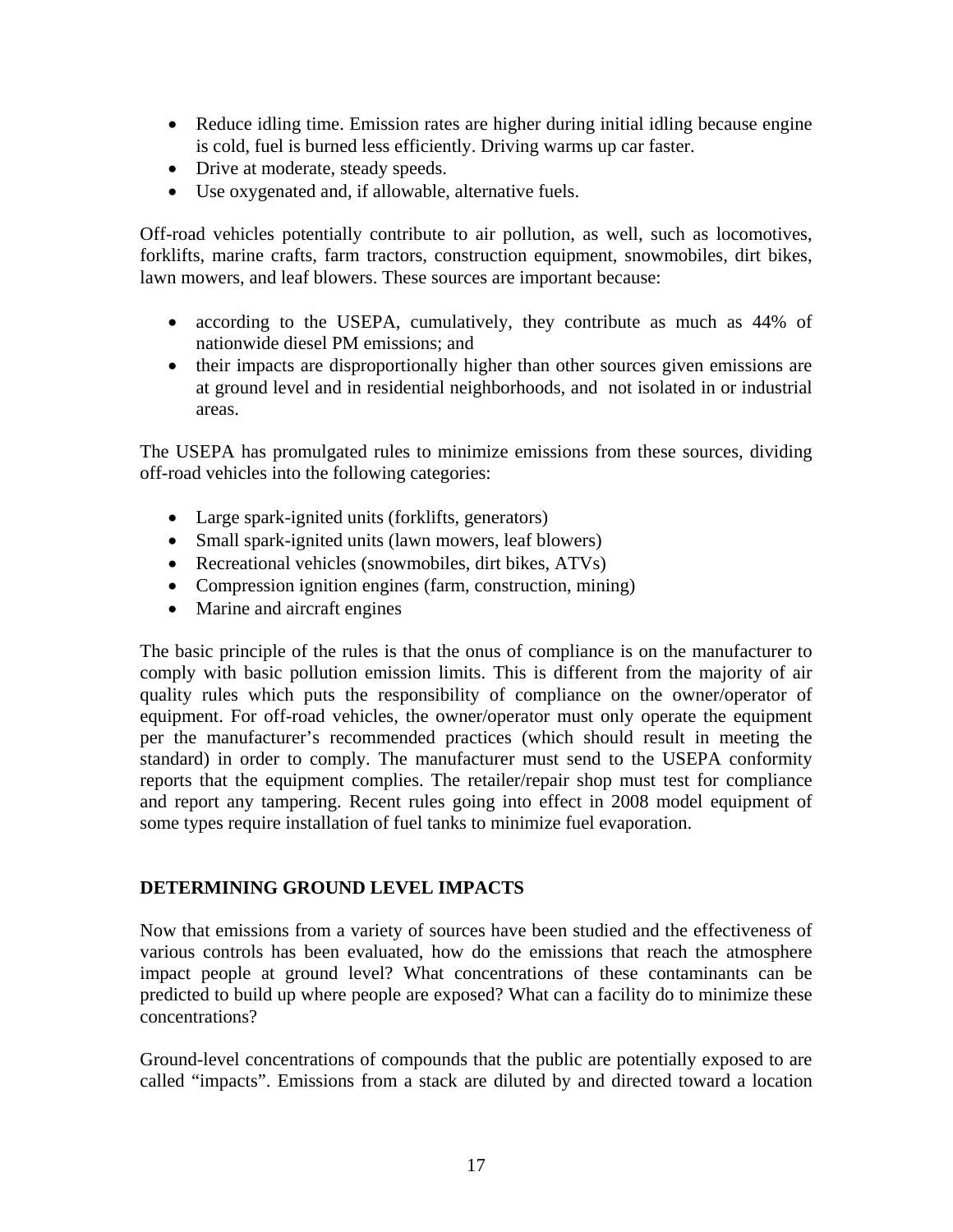based on the ambient air's characteristics (wind). Together this is called "dispersion", the spreading of material (gases or particles) once released into the atmosphere.

As mentioned earlier, some major air quality public health events were influenced by these dispersion factors. The events in London and Donora, PA in the mid  $20<sup>th</sup>$  century were not caused by excessive emissions those days compared to others. The operations of the coal and wood-fired boilers in London and the steel mills in Donora were not any different from other periods. However, a combination of factors caused the contaminants not to disperse and to dilute significantly as well as increase in concentration over time. As a result of these incidents, governments and the public in some instances are less concerned about the actual emissions from stacks and are more concerned with protecting the public from exposure to high levels of contaminants. For example, in Ontario, emissions are not regulated by emission rate from the stack but by point of impingement, the ground level concentration. Ground level impacts are addressed in several US air quality rules, such as NAAQS, where air toxic guidelines and odor rules are stipulated.

It is important to estimate the potential impacts of contaminants, particularly before a major new source is designed and installed. Regulatory agencies need to know that the public is not endangered by the project. Critical stakeholders of the facility must be informed. It is generally unfavorable to change how a source is used if it is discovered after it is built that the impacts are exceptionally high. Therefore, estimating ground level impacts during the design phase is critical.

There are two ways to estimate the ground level concentration of a contaminant exiting a source: either measure its concentration over time with a continuous emissions monitor (discussed earlier) or calculate the concentration using a computerized model taking into account the information needed to estimate the dilution by the time the compound reaches ground level. Maintaining a group of monitors throughout the potentially impacted area for a period of time could be a significant expense and only offers a "snapshot" of impacts, and may not be the worst case scenario. Dispersion modeling is most often used to estimate impacts because data based on worst case conditions can be used to better ensure that the estimate is truly worst case.

The most common type of dispersion model to estimate ground level impacts is an empirical model based on a Gaussian distribution of contaminants traveling from the source of emissions. While emissions may leave a source at a point (stack), the components will spread (taking into consideration wind and other factors) in all directions. Therefore, the ambient concentration of a compound is directly proportional to the emission rate from the source. If the emission rate is doubled, the concentration at ground level is doubled. Therefore, what determines what that concentration should be is the dispersion factor (DF), which is how much of the compound reaches the point of consideration. It is the DF that the modeler tries to obtain. Given all other considerations, this factor can be applied to any emission rate to estimate the ground level concentration. DF is a complicated function influenced by a number of physical factors.

Dispersion of contaminants is influenced by the following factors: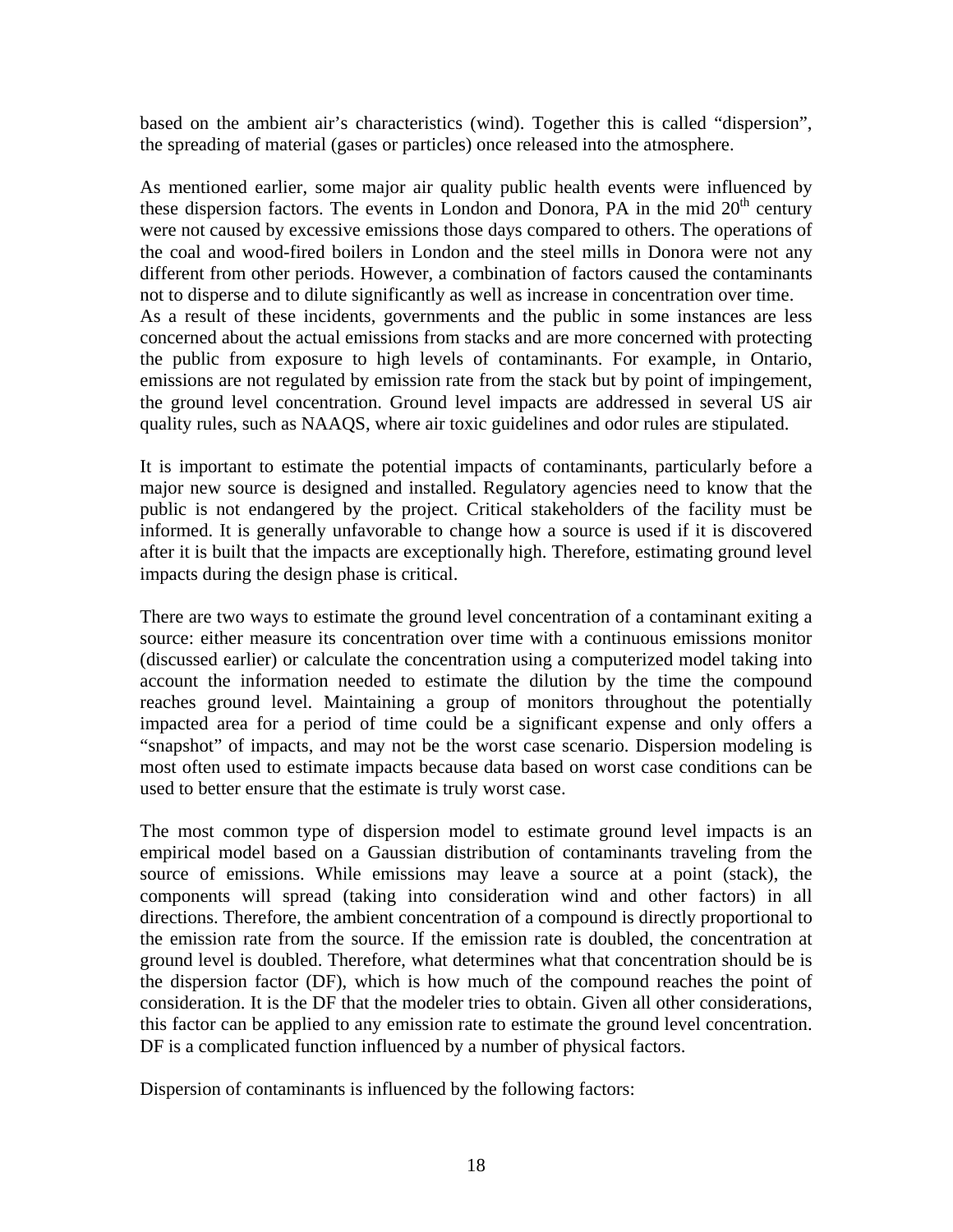- rate of emissions of compound in question;
- chemical nature of compound, such as its density relative to air;
- weather conditions, such as wind, temperature, and precipitation;
- background levels of the chemical in question;
- physical characteristics of stack(s) or fugitive sources from which compound is emanating (height, flow rate, etc.);
- geography or immediate region (mountains); and
- obstructions and other interferences of the ambient air (presence of buildings).

These factors can be quantified to produce an estimate of impacts.

Obviously, these are many factors to quantify, particularly in a changing environment (emissions, manufacturing conditions, weather, etc.). Therefore, the best way to estimate impacts is to model the dispersion of a plume of exhaust based upon data that the user inputs. The quality of the dispersion modeling is proportional to the quality of the data, as well as whether the data represents worst case or other conditions of the plume. A number of computer programs can use data described above to estimate ground level concentrations of compounds.

To understand dispersion modeling, one needs to understand basic terminology. Emissions derive from a "source". The "plume" is dispersed, and the user wants to know the concentration when it reaches the nearest person at an off-site accessible location (the "receptor"). Dispersion modeling studies generally are aimed at demonstrating the highest, worst case short-term ground level concentration to which the public may be exposed. Some studies concentrate on long-term potential exposure over a one-year period or "lifetime" (generally defined as 70-year exposure). Some studies need to determine both.

The type of source influences the dispersion of the compound whether the exhaust exits a point source (stack or chimney) or an area source (a pond or contaminated soil). The nature of the point of release influences dispersion whether it is a vertical stack (pointing up), a horizontal stack or a wide area, and whether emissions are passive (evaporation) or forced in a direction (typically by a fan).

Emissions may be regular, short-term, or intermittent in duration and frequency, also affecting dispersion. The gas' physical properties influence its dispersion, particularly whether it is more or less buoyant (dense) than air. Also, the concentration of the compound at release affects the final ground level concentration.

Meteorology plays a major role in affecting dispersion characteristics, in particular the wind direction, speed, and ambient temperature throughout the dispersion zone. Wind direction is defined as the direction from which it comes. Generally, wind direction data in an area is studied over a multiple-year period to define long term trends. The dispersion modeler creates a "wind rose" which shows relative frequencies of speeds and directions.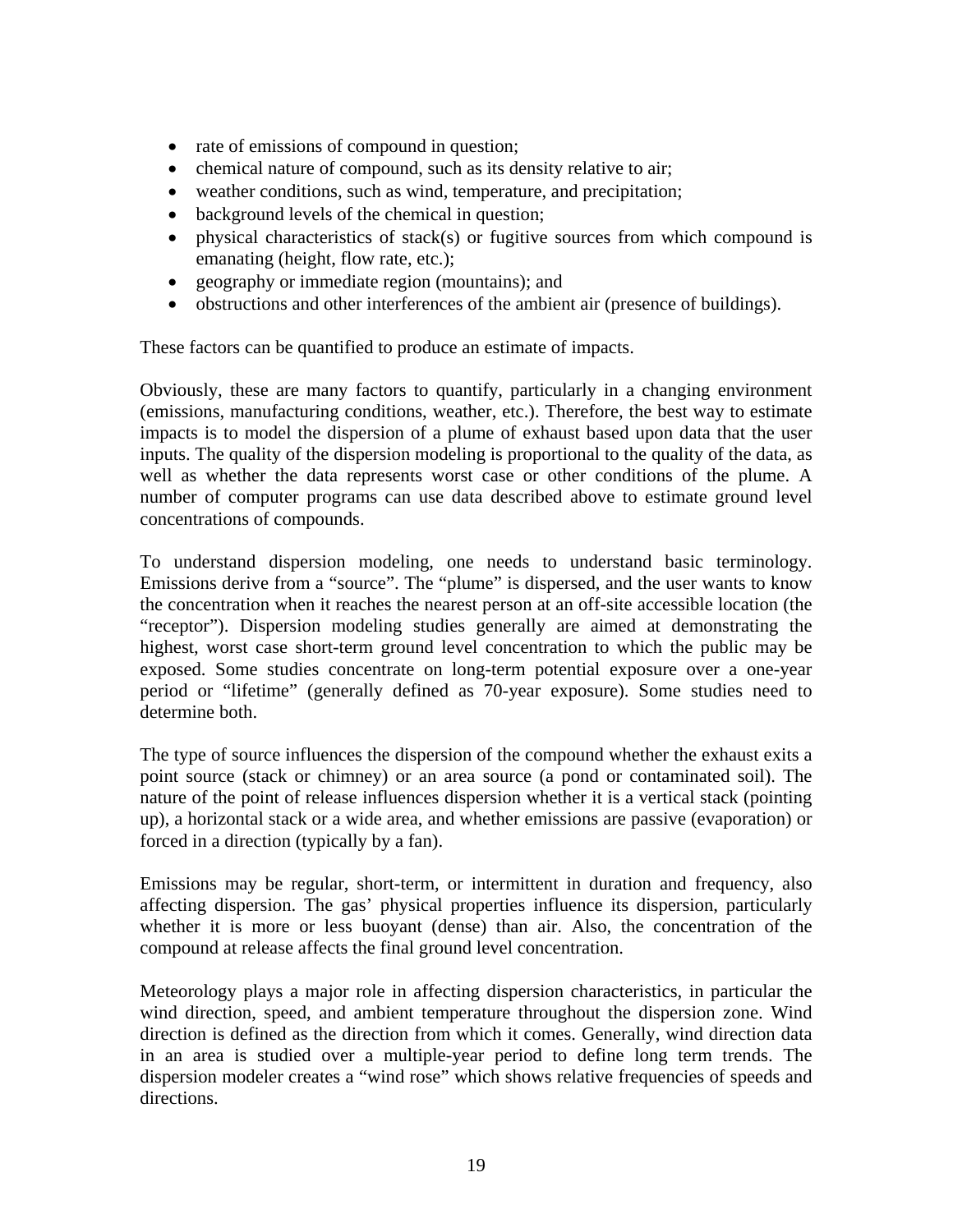

*Figure 4 – Example of a wind rose for the New York City Metropolitan Area (Source: www.epa.gov/ttn/naaqs/ozon)* 

Wind speed is directly related to dispersion. The greater the speed, the more atmospheric air mixes (and dilutes) the plume. Worst case short term impacts are sometimes modeled using a default wind speed of 0.1 miles/hr.

Finally, the temperature of the plume relative to the ambient air is a critical factor. If the plume temperature is higher than the surrounding air, then it will tend to rise, and vice versa. Therefore, a strategy to cause greater dispersion and reduced ground level impacts is to release the exhaust at an elevated temperature (heating it or not recovering heat). Of course, there is an energy penalty in doing so. For visible plumes, the temperature relative to the atmosphere may influence its behavior, whether it fans out straight and horizontally, fumigates (moves downward), lofts (moves upward), or cones (drifts in both directions).

The nearby topography around the stack and plume influences the wind speed and direction. Other tall stacks, buildings or natural obstructions (such as mountains) will cause the wind not to follow the "normal' straight path and affect how it carries the plume. The wind may travel around the obstruction (such as up and over it) or may become streamlined along its surface. Multiple tall obstructions (such as in urban area areas) may have a strong influence. Buildings, which are much smaller and sharper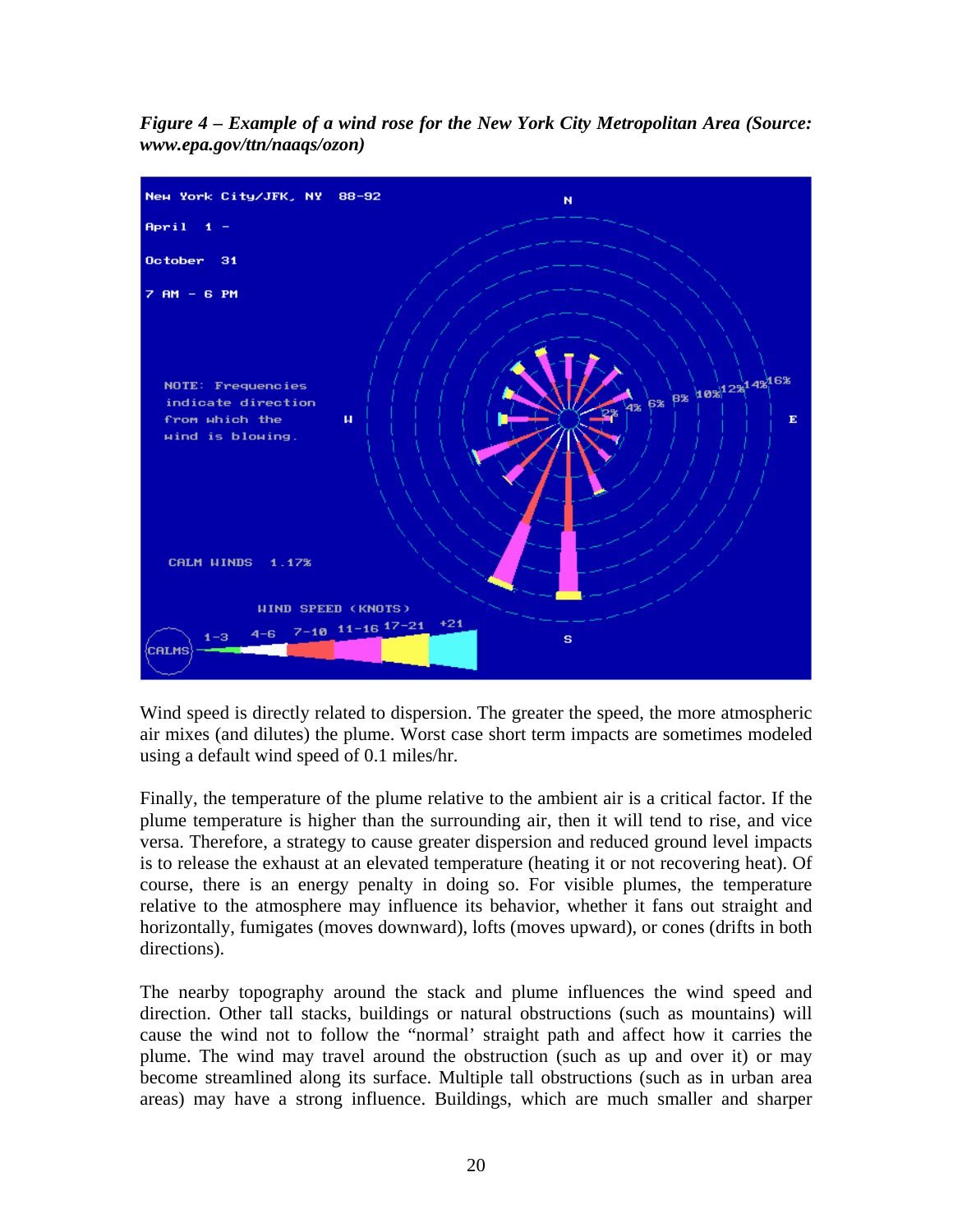relative to mountains, have their own unique influences. Wind often does not "turn the corner" well on sharp corners like buildings, creating an area of relatively low pressure. This can trap contaminants in its wake. This area of potential high concentration of compounds is called the "cavity." Wind direction and speed are also influenced by localized temperature, such as cooling at night and warming during the day. Finally, coastal influences may influence local wind patterns. Land tends to gain heat during the day and lose (radiate) heat at night creating localized winds (sea breezes).

To summarize, the modeler needs the following data to successfully run the model:

- emission rate
- location
- stack height
- stack diameter
- plume velocity and direction
- exhaust temperature
- wind direction and speed
- atmospheric stability
- ambient temperature
- relative location and dimensions of nearby tall buildings and mountains
- receptor location

The sheer volume and diversity of data gathering makes dispersion modeling a technically difficult undertaking. It also gives the modeler opportunities if solid data is not available to vary the input data to see the effects of different factors or include worst case conditions.

There are different types of models that give different types of results and require different levels of input data. A "screen" model is one that lacks solid, accurate data of several parameters listed above. While a modeler can easily obtain the stack height, diameter, exhaust flow, emission rate, and relative location to receptors, some of the other required data, such as ambient temperature, average wind speed and direction, exact locations of potential obstructions, etc., are more difficult to determine and require much data gathering or investigation. Therefore, while a screen model's results are not considered to be an "accurate" picture of predicted worst case ground level impacts, one can use either generic or default data and/or estimated data to represent worst case conditions (i.e., low wind speed or greater predicted cavity effects) to predict highest or worst case impacts.

"Refined" modeling has detailed information concerning all of the necessary information. This results in a more "accurate" prediction of ground level impacts. In general, meteorological data is considered sufficient for refined modeling based on the average of five years of recent wind and temperature data from the nearest approved meteorological station (most commonly an airport) or one year of approved onsite meteorological data.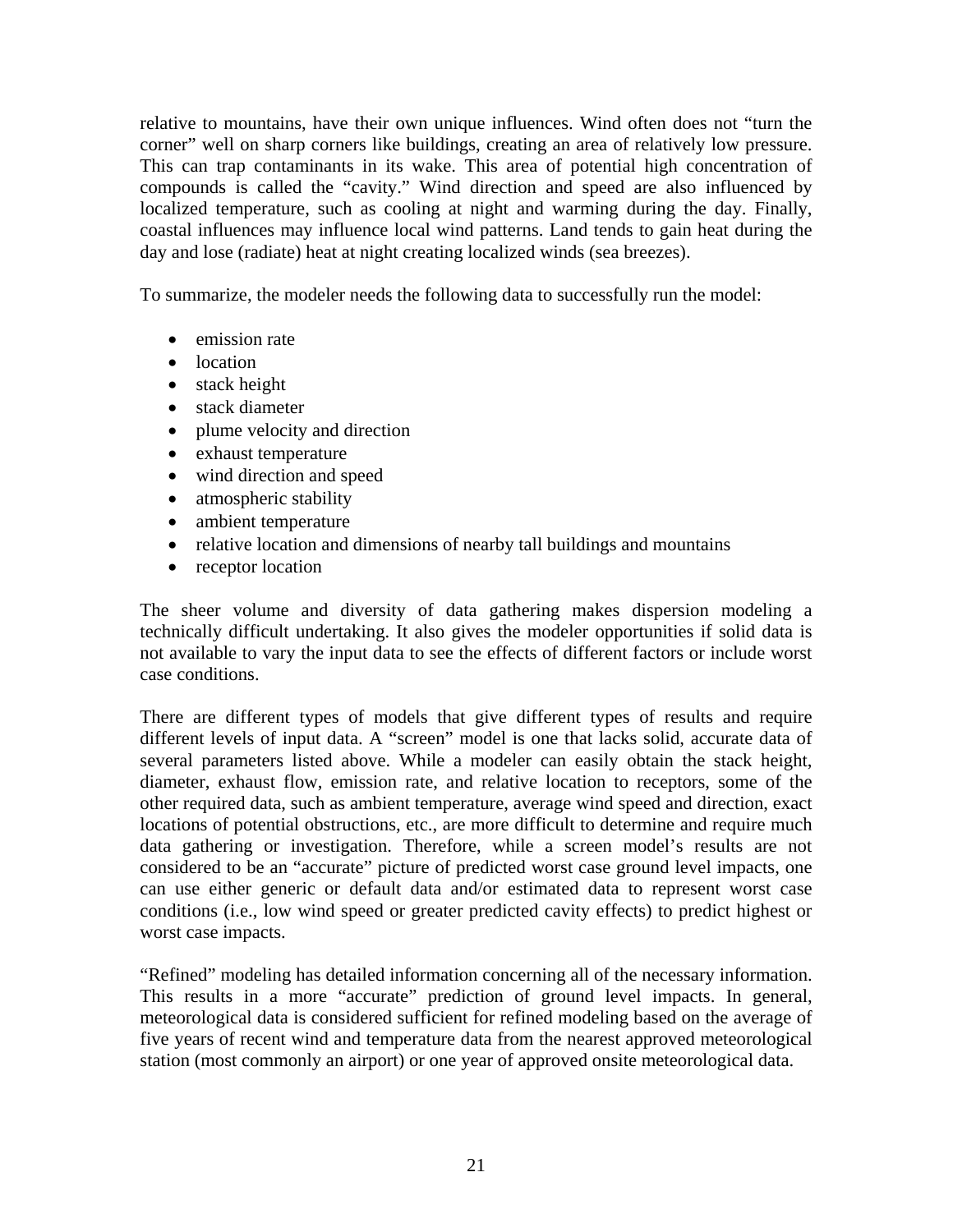The facility that conducts the dispersion modeling must choose between the two approaches. This choice usually must be approved by an environmental regulatory agency. Some will approve a screen analysis knowing that the impact results are "conservative" and unlikely to be exceeded at any future time. On the other hand, if such a large impact is potentially "embarrassing" in the public domain and the facility wants lower, more "accurate" numbers to be submitted to the agency (for example, in an urban area, it wants to demonstrate that its contribution to ground level impacts is small compared to other sources), then a refined model is necessary taking into account that this takes a considerably greater amount of labor hours to gather and QA/QC the necessary data.

There are many commercially available dispersion models that can be used for such studies. Currently, the most popular refined model is AERMOD, whereas, the most popular screen model is SCREEN1. While these models and others may be downloaded for free from the USEPA and other sites, some software firms offer for a fee these models on a more user-friendly platform, ultimately saving the user much time and effort.

## **HEALTH EFFECTS OF AIR POLLUTANTS**

We are concerned with exposure to air toxics or contaminants that have potential harmful effects. As we mused in the beginning of this course: What is an air toxic? Virtually all chemicals have the potential for some health effects. As Paracelcus, a physician from the 16<sup>th</sup> century, said: "All substances are poisons; there are none which are not a poison. The right dose differentiates a poison and a remedy."

It is self-evident that the main path for an air toxic is through the respiratory system. This pathway is particularly effective for chemicals to enter and affect our bodies. Drawing in air down to our lungs and eventually to our bloodstream (from which it distributes throughout the body) is very rapid and efficient. Lung tissue is very sensitive and vulnerable to obstruction, infection, and destruction by chemical changes. Of particular concern in today's age is respirable particulates (PM-2.5), which can penetrate our natural defenses (nose hair, saliva, etc.) and penetrate directly deep into our lung tissue.

The potential adverse effect of a contaminant to a person's or public health is proportional to four factors:

- concentration of pollutant in the air
- period of time of exposure
- air consumption rate (volume of air taken in by the respiratory system)
- efficiency of absorption of chemical

The latter two factors are constant and do not change over time. The first two factors are influenced by the ambient concentration of the particular contaminant that people are exposed to. It is generally believed that the four factors are about equal in intensity.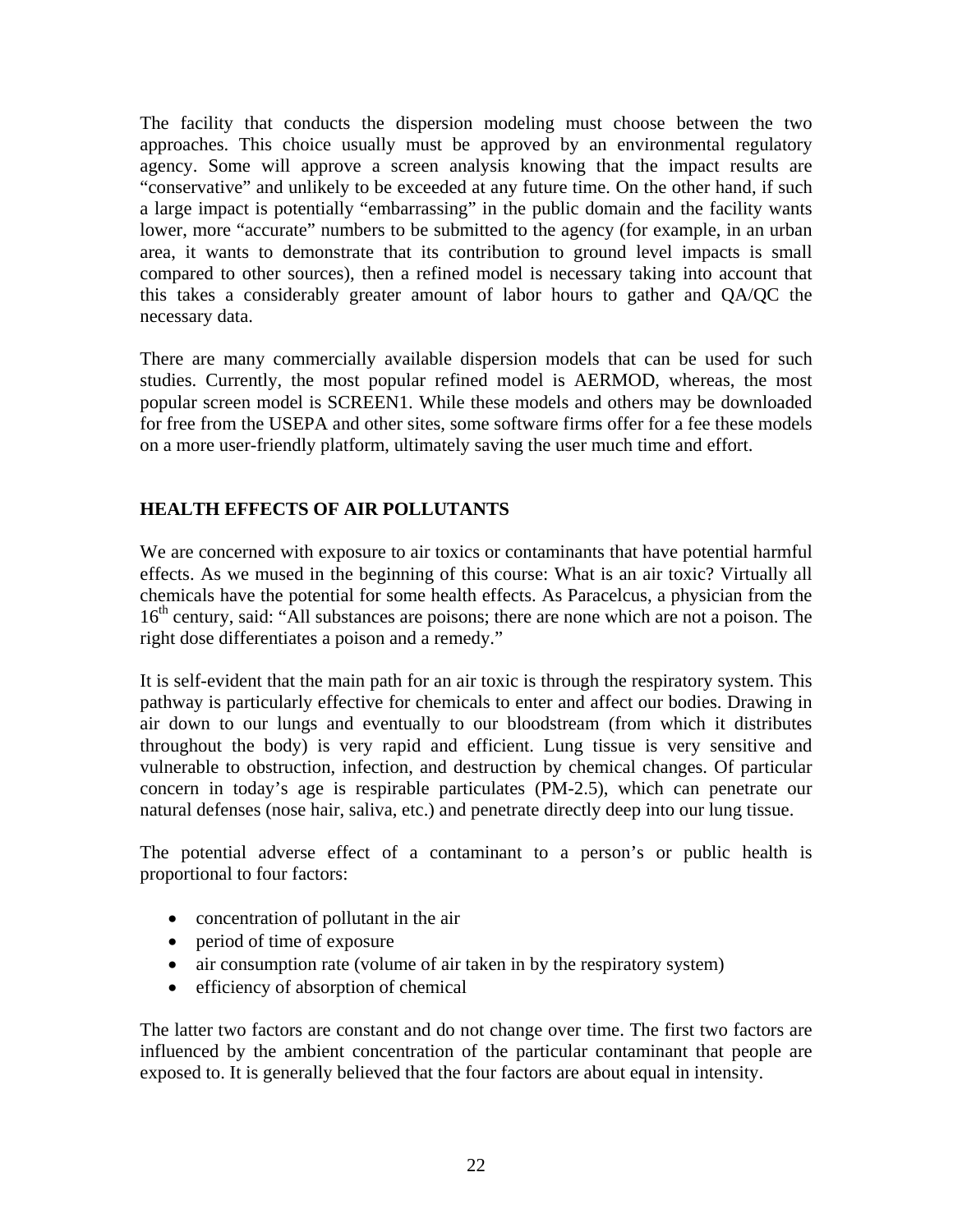Health effects may be designated as local (affecting only where the person is exposed) or systemic (spreading generally via the bloodstream) and also as acute (short-term, high intensity exposure) vs. chronic (longer term exposure). Finally, effects may be reversible or irreversible. The latter is more common with exposure to air contaminants as the lung is a sensitive organ and many contaminants are carcinogenic in certain parts of the body which can be reached via the bloodstream.

There is considerable research performed on the health effects of air contaminants and their potential effects on a human population. Many experiments are done on animals. The USEPA and other agencies keep track of such data and develop risk factors. For example, a given ambient concentration of a contaminant and length of exposure would result in one person per million  $(10^{-6})$  developing a certain type of cancer vs. a higher concentration or exposure leading to  $10^{-5}$  chance of developing that cancer. With these established studies, mandatory or recommended guidelines are published such that facilities cannot exceed these guidelines. Facilities must then develop strategies (such as reducing emission rates, raising the stack height, etc.) to prevent the ambient air (which the public is surrounded with) from reaching a determined dangerous level.

### **HOW TO EFFECTIVELY REDUCE AIR EMISSIONS**

Given this background, how can a society most effectively and efficiently have a productive economy, supply jobs, produce products available to the public and, at the same time, minimize air emissions to keep society healthy?

As discussed in this course, one approach is the continuation of scientific studies to understand the effects of air pollutants on people and what levels of exposure can the general public be exposed to without a significant public health threat. This is what led to our NAAQS standards that have resulted in areas being designated as non-attainment and led to more stringent air pollution laws.

Another approach is commonly called "command and control." Regulatory agencies set emission standards that are consistent and feasible within an industry and which all members must meet. The standards are often a level of control that is readily available. An example is our air regulations pertaining to painting/coating. Most state rules proscribe a VOC content limit in coatings of different applications in terms of lb VOC per gallon of coating as applied. Such coatings are available and have been shown to work in the application. All facilities performing this operation must use compliant paint even if the cost of the paint is high or the product finish is unfavorable. There is very little leeway. On the other hand, these standards do neither necessarily protect public health nor are NAAQS compliant. For example, once a facility uses a compliance coating, it may apply as much of it as needed (without any regard to the amount of tons of VOCs being released) unless other regulations impose a specific restriction.

A more recent regulatory approach is to set an emission standard that represents a fairly stringent standard and allow each affected facility to determine how it will comply. The